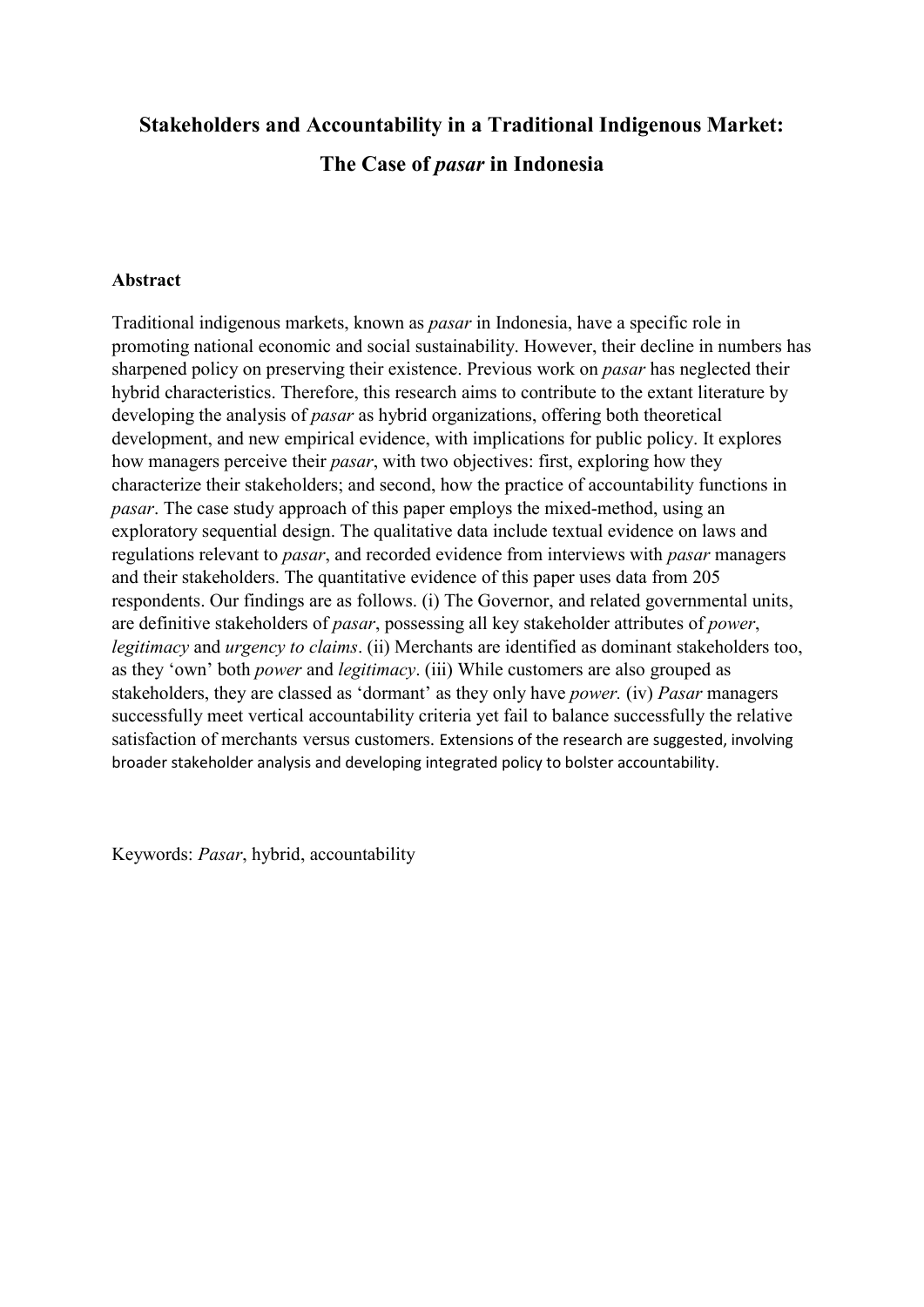#### **1. Introduction**

Indigenous traditional markets, known as *pasar* in Indonesia, have long been in existence: for over two centuries, in this instance, playing the role of serving the needs of society. Despite their crucial functions of promoting economic sustainability in the region and providing a home for merchants of small- to medium-sized enterprises (Ministerial Decree No.70 2013; Presidential Decree No.112 2007), the fact is that the number of *pasar* has declined: it had reached approximately 13,450 *pasar* in 2009, but then dropped by 29% in 2012 (Ministry of Trade 2014).

The decline of *pasar* has been caused, arguably, by several factors; their perceived unhygienic surroundings (Purnomo et al. 2016; Alfianita et al. 2015); the emergence of rival modern markets (Sipahutar 2016; Suryadarma et al. 2010);shifting customer preferences(Najib & Sosianika 2017; Prabowo & Rahadi 2015); and the lack of convergence in existing policies and regulations pertaining to *pasar* (Hermawan et al. 2018; Juahari 2013). The unpleasant perception of *pasar* (e.g. 'dirty' and 'wet') has been widely recognized by Indonesian society: yet preserving the existence of *pasar*, from a public policy standpoint, is regarded as mandatory.

*Pasar* is intimately associated with government, through the agency of the Governor or mayors, who 'own' the *pasar* (Law No.23 2014). They are the solitary shareholders of *pasar*, which entitles them to exclusive privileges (e.g. formulating decrees, implementing policies aimed at ensuring the continuation of *pasar,* appointing individuals as members of the *pasar*'s board of directors)*..* Consequently, *pasar* management needs both (i) to comply with bureaucratic legislation and (ii) to follow closely the processes and procedures that are regulated by such decrees (Fowler & Cordery 2015; Mulgan 2003).

However, the functions of *pasar* must not only meet administrative requirements, including the submitting reports to the Governor. They must also serve multiple additional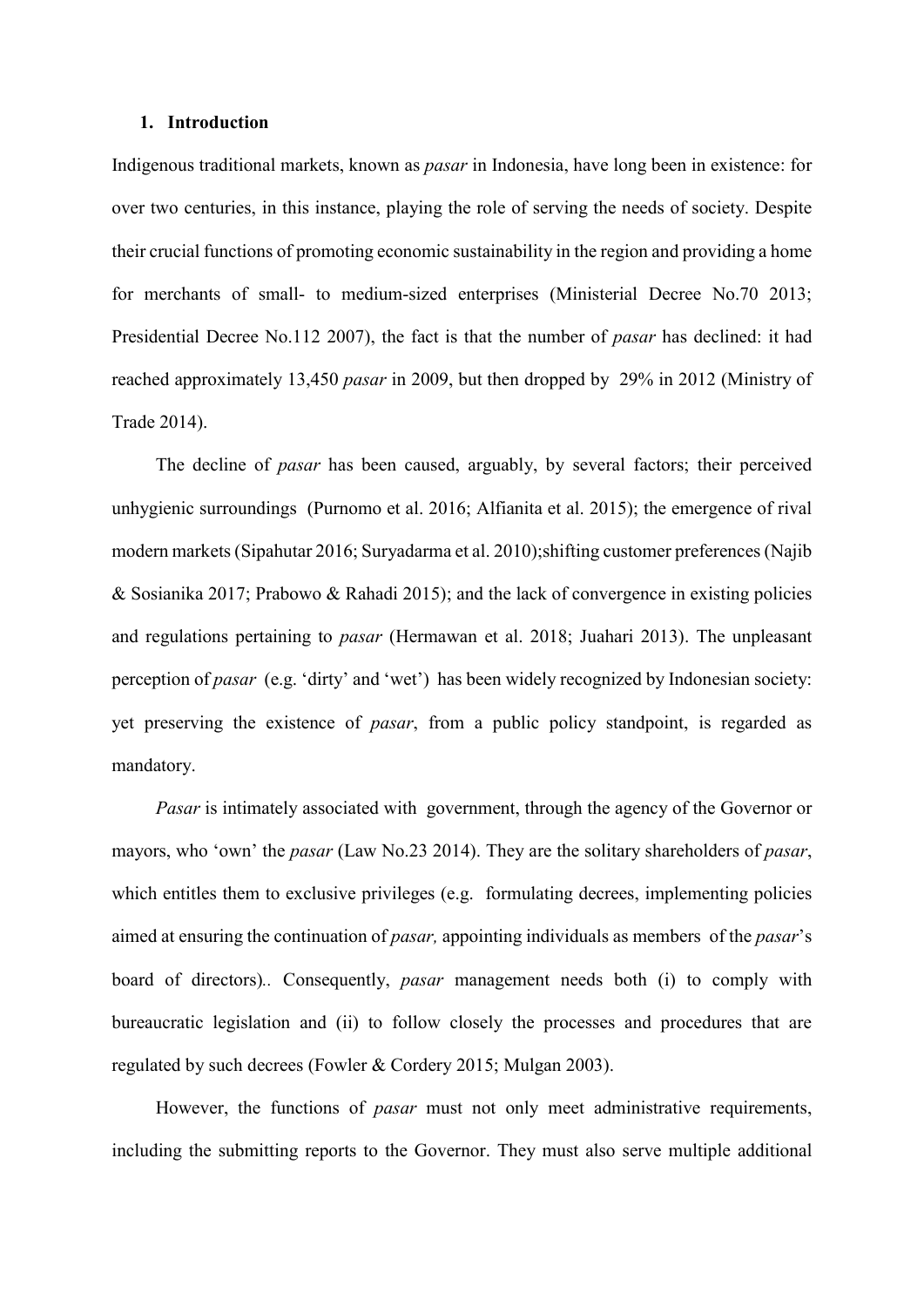purposes (e.g. improving the quality of public services, supporting the regional economy, and increasing the competitiveness of *pasar* compared to emerging modern markets) see (Ministerial Decree No.12 2012). The mission of *pasar* is twofold: first, to achieve financial sustainability; and second to serve social purposes. Therefore, it does not fit neatly into the conventional categories of private, public, or non-profit organizations. To use modern terminology, it is best viewed as a 'hybrid organization' (Doherty et al. 2014; Ebrahim et al. 2014), this being one which mixes already accepted elements (e.g. ownership, goals, values, logics, finance, control, governance) of organizational forms (e.g. simple hierarchy, M-form), into new institutional forms (e.g. strategic alliances, public-private partnerships).

The hybrid mission of *pasar* creates great complexity of institutional form, in that *pasar* must address (and ideally satisfy) both governmental and business demands (Wood 2010; Gomes & Gomes 2008). The complexity of *pasar* has been amplified by burgeoning bureaucratic practices, which themselves are influenced by political interventions. Doherty et al. (2014) suggested that *pasar* managers need to tackle simultaneously a twofold challenge:(i) maintaining their commitment to meeting the social purposes of *pasar*; whilst also (ii) fostering a strong relationship with their diverse stakeholders. Jones (2007) argues that *pasar* must ensure that neither of these mission elements compromises the other. Thus, *pasar* policy makers must improve their awareness of the necessity to meet the expectations of multiple *pasar* stakeholders (Gomes & Gomes 2008), as well as achieving a better understanding of the way that the new hybrid mission of *pasar* fosters *complementary* rather than *contradictory* outcomes (Ebrahim et al. 2014).

According to Kickert (2001), the demands of a hybrid organization, such as *pasar,* , may seem paradoxical,. This arises because ofmixed interests. These must be resolved, ideally with equal success (Jansson 2005). Consequently, the decision-making processes in *pasar* entails complexity arising from the balancing of different stakeholders' views, one against the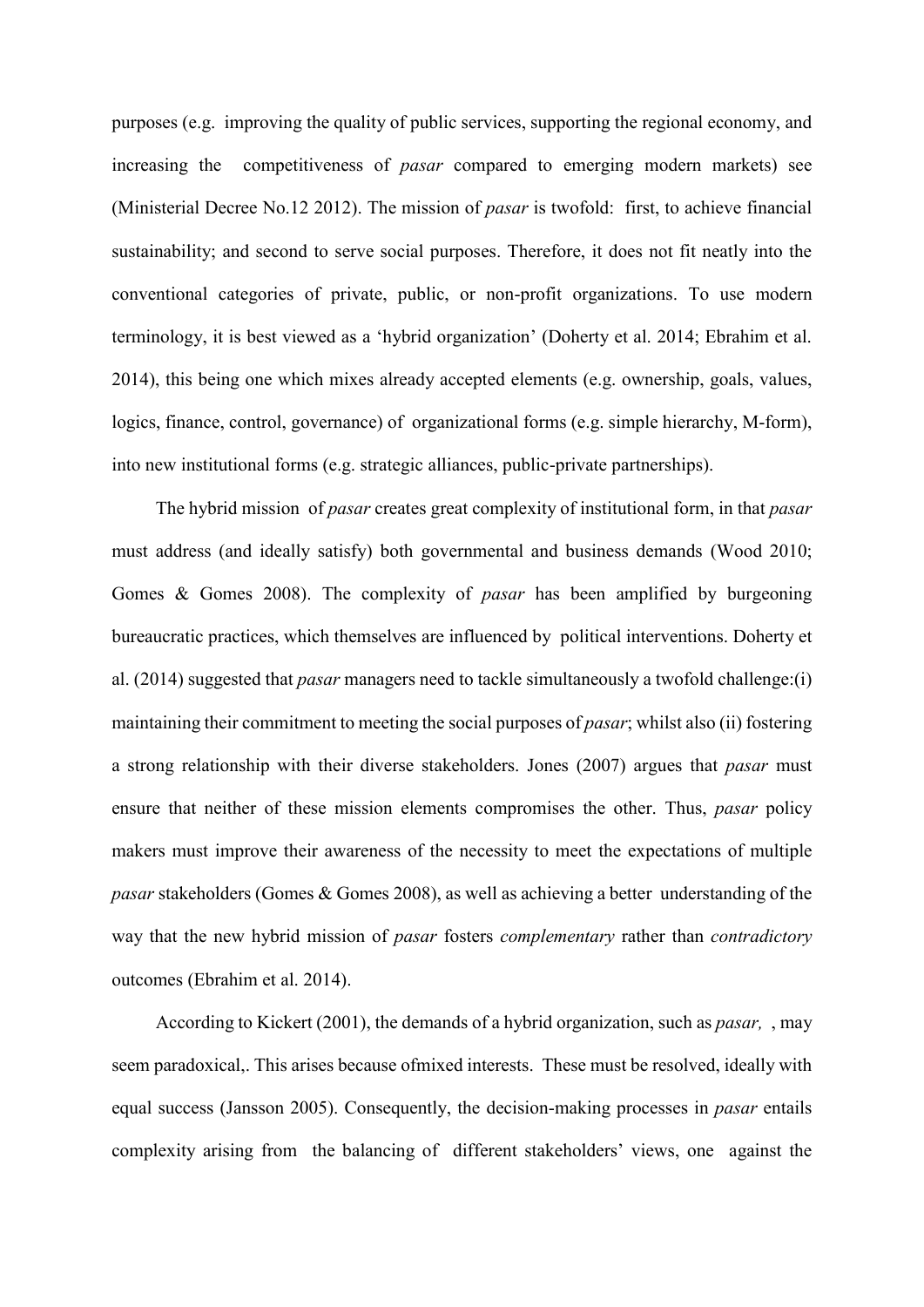another (Schmitz & Glanzel 2016). Former studies on *pasar* have not examined its hybrid nature (Hermawan et al. 2018; Najib & Sosianika 2017; Purnomo et al. 2016; Sipahutar 2016; Alfianita et al. 2015; Prabowo & Rahadi 2015; Juahari 2013; Suryadarma et al. 2010). This paper aims to remedy this deficiency in the extant research literature. It is argued here that this hybrid quality is the principal unrecognized attribute that may mislead managers in their quest to achieve *pasar* objectives, as regulated through a multiplicity of decrees. Thus, by exploring how managers perceive *pasar*, this research aims to contribute, by theoretical and empirical analysis, to the literature on the accountability of hybrid organizations. In doing so, it also draws conclusions of potential value to public policy makers.

This paper now proceeds as follows. Section 2 discusses the relevant research literature on hybrid organizations, stakeholders, and accountability literature, and theories concerning the nature of *pasar* are provided in Section 3. Then, in Sections 4 the data and methodology of the research are explained, followed by the results of the empirical evidence. Last, Section 5 presents conclusions, implications, and possible future research. It also includes recommendation for improving *pasar* in Indonesia, based on the findings of the study.

# **2. Literature Review**

# **2.1 Hybrid Organization**

A hybrid organization has dual missions (viz. in both business and social aspects), which are embedded in its identity (Ebrahim et al. 2014; Wood 2010). It involves a mixture of both private sector and public sector elements within one single unity (Brandsen et al. 2009). Hybrid organizations are argued to have the potential risk of 'mission drift' arising from conflicts between financial and social functions (Doherty et al. 2014; Battilana & Lee 2014). In the case of *pasar*, such challenges may include complex hierarchical processes, numerous administrative responsibilities, and multifaceted stakeholders.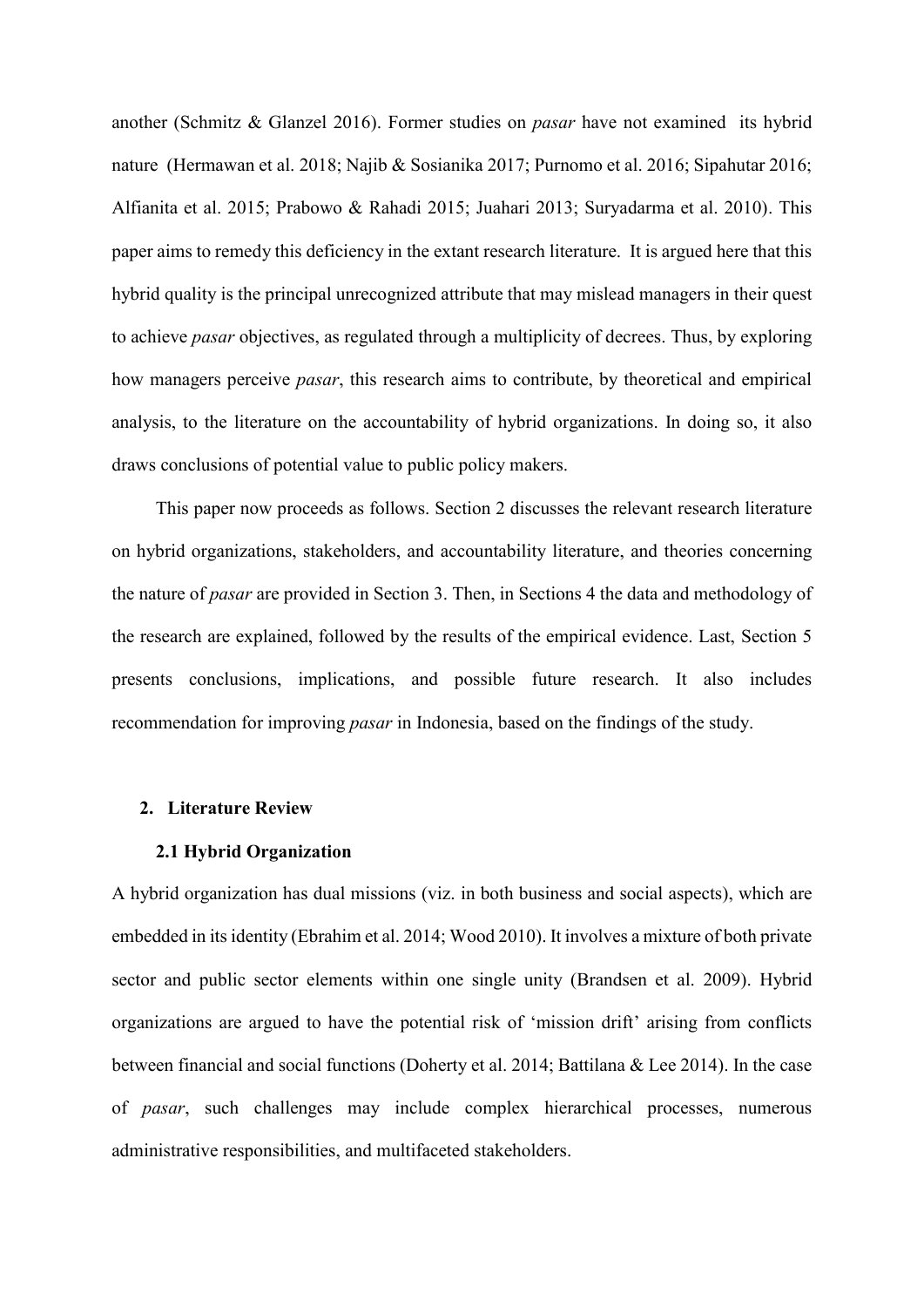#### **2.2 Stakeholders of** *Pasar*

The notion of stakeholder, defined as 'any group individual that can affect or is affected by the achievement of the organization's objectives' (Freeman 1984: p. 4), has offered decisionmakers within an organization the opportunity to extend their focus beyond the old-fashioned interest group of shareholders. It encourages managers to satisfy the expectations, needs and standards of groups that were previously considered to be external factions of the organization. The nature of stakeholders that are closely influenced by, or who have an interest in the organization, will vary from one to another. For instance, organizations that concerned more with providing public services or private services may well have different stakeholders to one another.

Hybrid organizations such as *pasar*, which have both public and private interests embedded in their characteristics, have arguably broader stakeholders that require the same services. At present, the numbers of stakeholders in *pasar* is growing, relatively. The challenge facing *pasar* managers is that how they align and prioritize the interests of multiple stakeholders and demands for accountability when those interests are inconsistent (Ebrahim et al. 2014). However, how we might identify the levels of priority and values that result from the alignment of multiple interests has not reached a consensus (Freeman 1994; 1984), including amongst *pasar*.

It was the prominent work of Mitchell et al. (1997) who proposed stakeholder salience, so that managers can give priority to competing stakeholder' claims based on their attributes, namely power, legitimacy, and the urgency of the claims. The more attributes the stakeholder possessed, the higher the salience. They classified stakeholders according to the possession of these attributes.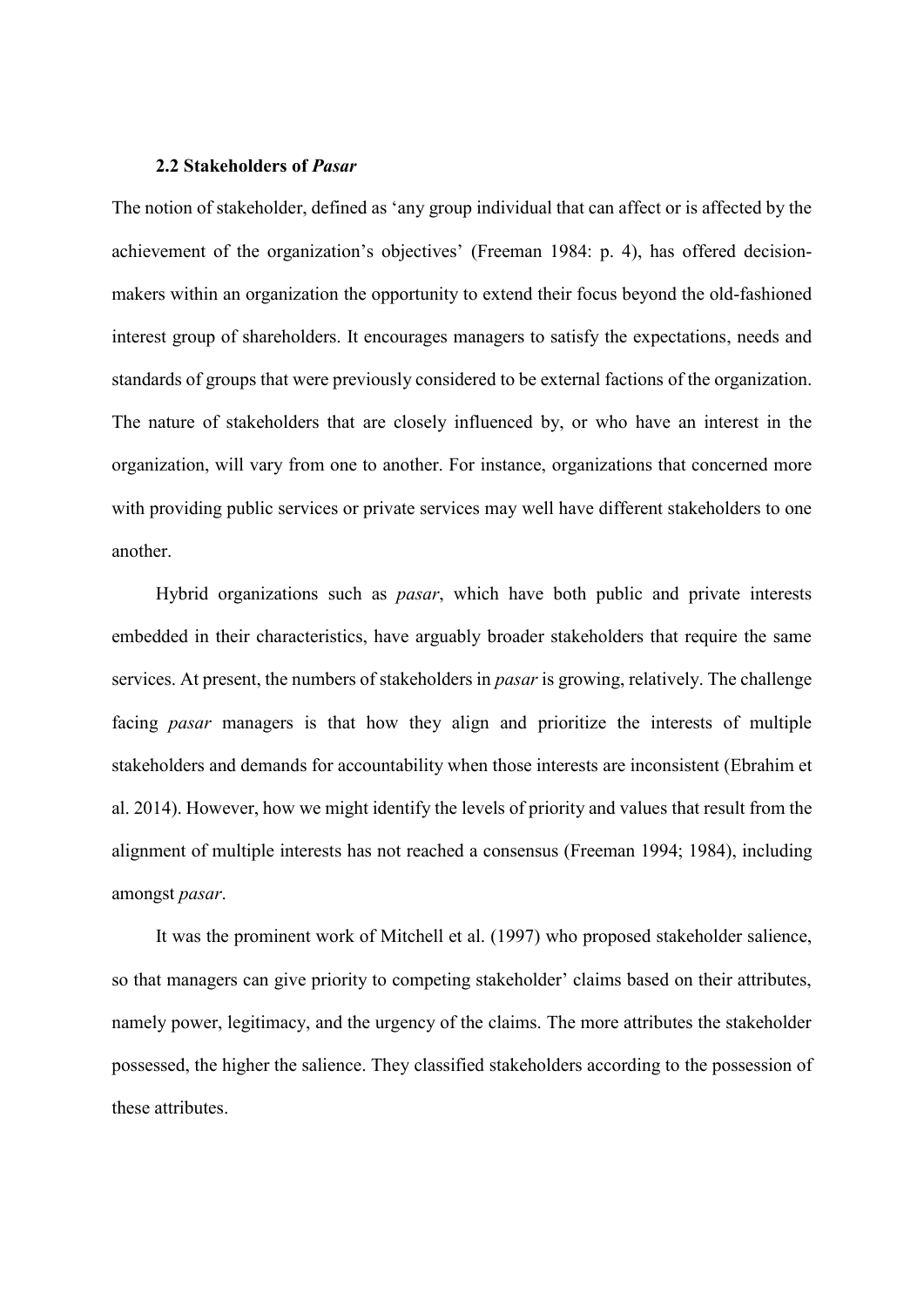The stakeholder typology, according to Mitchell et al. (1997), clearly defines the categories as: *latent* stakeholders, including dormant stakeholders, as those who possess only power, but have neither legitimacy nor urgency; *discretionary* stakeholders, as those who have only legitimacy, but neither power nor urgency; and *demanding* stakeholders, as those who possess urgency, but who have neither power nor legitimacy. Those who are counted as *expectant* (or dominant) stakeholders possess only power and legitimacy, but do not have any urgency; *dangerous* stakeholders possess power and urgency, but not legitimacy; and finally, *dependent* stakeholders possess both legitimacy and urgency, but not power (see Figure 1).

# **[Figure 1 near here]**

*Pasar* are closely associated with the government employment, as legitimate authorities, even though the managers and staff employed in *pasar* are not civil servants. The governor acts as both the sole owner as well as the shareholder. Citizens have entrusted the governor to take responsibility for and o utilize *pasar* to serve the public (Almquist et al. 2013; Jorge de Jesus & Eirado 2012), which therefore determines the position of *pasar* that connects the government and wider society. This leads us to our first research question:

# **Research Question (RQ1):** *How do pasar managers distinguish the stakeholders?*

# **2.3 Accountability**

The characterization of accountability has broadened from simply being held to account for one's actions. It implies a relationship between persons or organizations in which that person or organization has a responsibility to answer for and justify their actions based on the jobs that were performed (Randa & Tangke 2015: p. 666; Grossi & Thomasson 2015; Akpanuko & Asogwa 2013; O'Connell 2005; Sinclair 1995; Day & Klein 1987). The obligation is embedded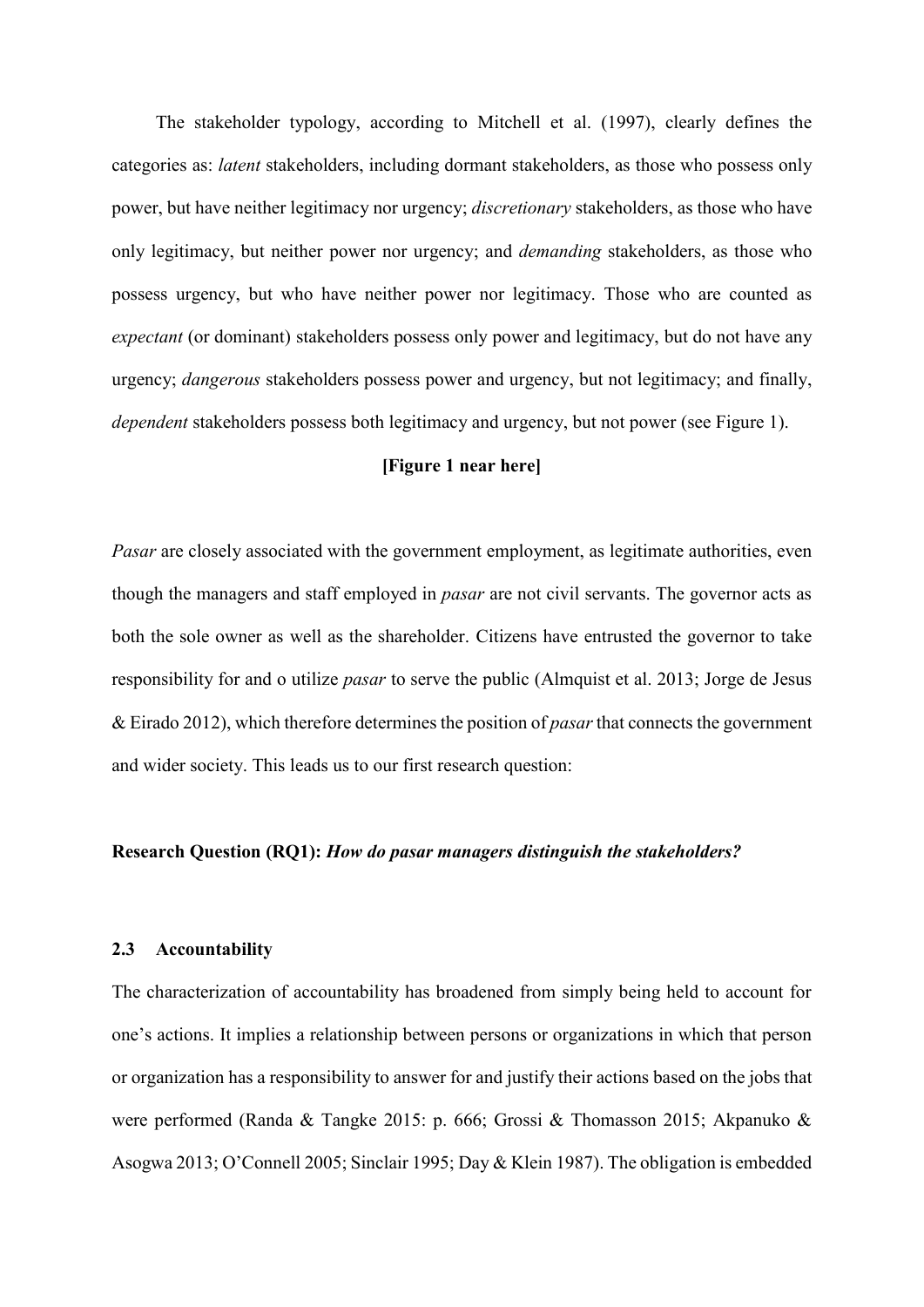in a person or organization for the usage of resources, which are not theirs. Moreover, accountability may include both compliance, i.e. to higher authority, laws, etc., and performance elements in promoting and achieving improvements in delivering quality of service to public (Hodges 2012; Hodges et al. 1996).

The practice of accountability in hybrid organizations such as *pasar* may be subject to different standards of performance. The standards of accountability can be objectively codified in laws, regulations, and decrees or subjective standards (Kearns 2003). Brinkerhoff (2001) argued that proper regulations and standards are important elements in increasing the degree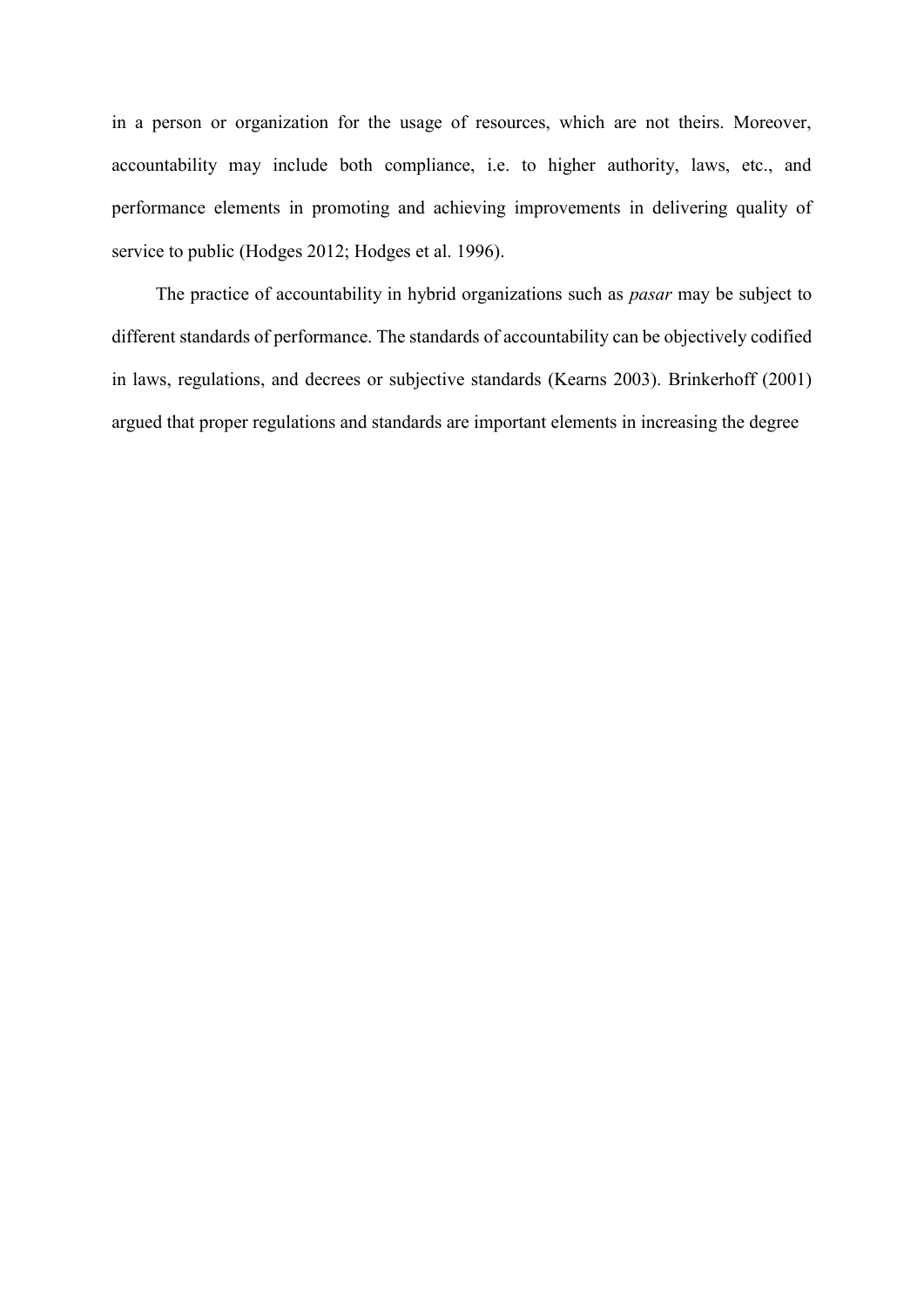# **Figure 1**

# **Stakeholder Typology**



Adapted from Mitchell et al. (1997)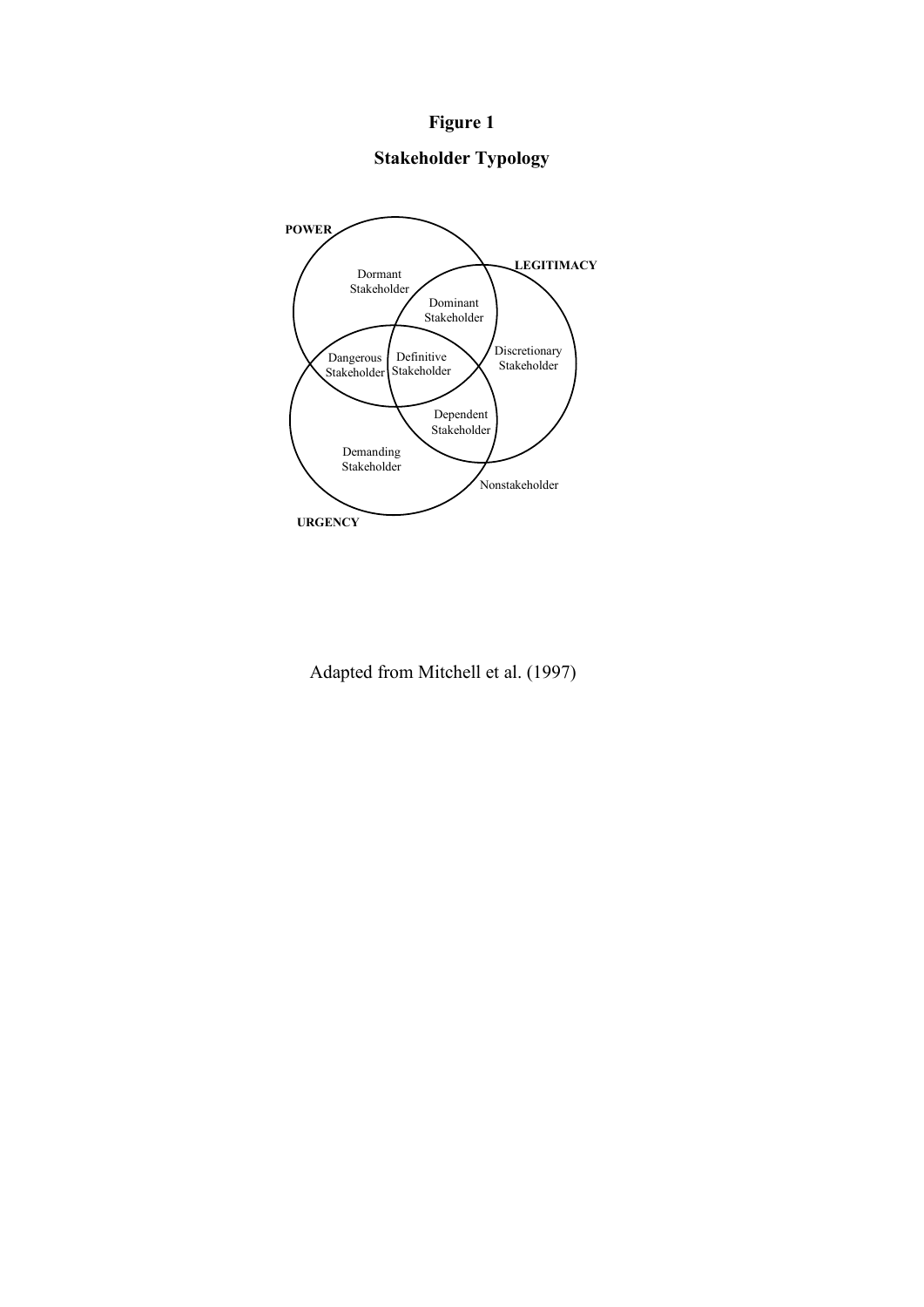of accountability. The implementation of accountability in achieving profits for *pasar*, as it is required by the decrees, is measurable. *Pasar* managers, who do not meet expectations, for instance, in providing profits to local government, will be evaluated (Governmental Decree No.2 2009).

At present, laws and regulations relating *pasar* are available in the administrative system both in the central and in local government. There are Laws (No.23 2014; No.7 2014), a Presidential Decree (No.112 2007), Ministerial Decrees (No.70 2013; No.20 2012; No.519 2008; No.42 2007), and other forms of regulations and decrees at the local government level. The numerous regulations indicate the importance of *pasar* in the economic system in Indonesia. It is also indicates that the bureaucratic accountability system in *pasar* may leads to hierarchical or supervisory relationship that forms a vertical accountability, whereby the Governor has the ability to reward or punish *pasar* management (Romzek & Dubnick 1987).

However, evaluating accountability practices for the social mission in *pasar* is complex. This is due to the absence of standards in determining the social performance, i.e. service quality, of *pasar* and the common difficulty in comparing social performance across similar *pasar* or any other forms of hybrid organizations (Ebrahim & Rangan 2014; Salminen & Lehto 2012). Therefore, it is necessary to set standards for accountability, so that *pasar* managers understand that they need to meet certain criteria in order to confirm that they are accountable in performing their jobs.

*Pasar* have an unfortunate reputation, widely known, for their unhygienic environments. The poor impression is so acute that the urge for modernizing the physical appearance of *pasar*  is commonly theme found in past papers (Prastyawan & Isbandono 2018; Nelwan et al. 2017; Sipahutar 2016; Prastyawan et al. 2015; Aliyah et al. 2014; Tanuwidjaja & Wirawan 2012). Currently, there is an increased pressure for *pasar* managers to be held accountable in transforming this perceived image so that they can regain support and trust from the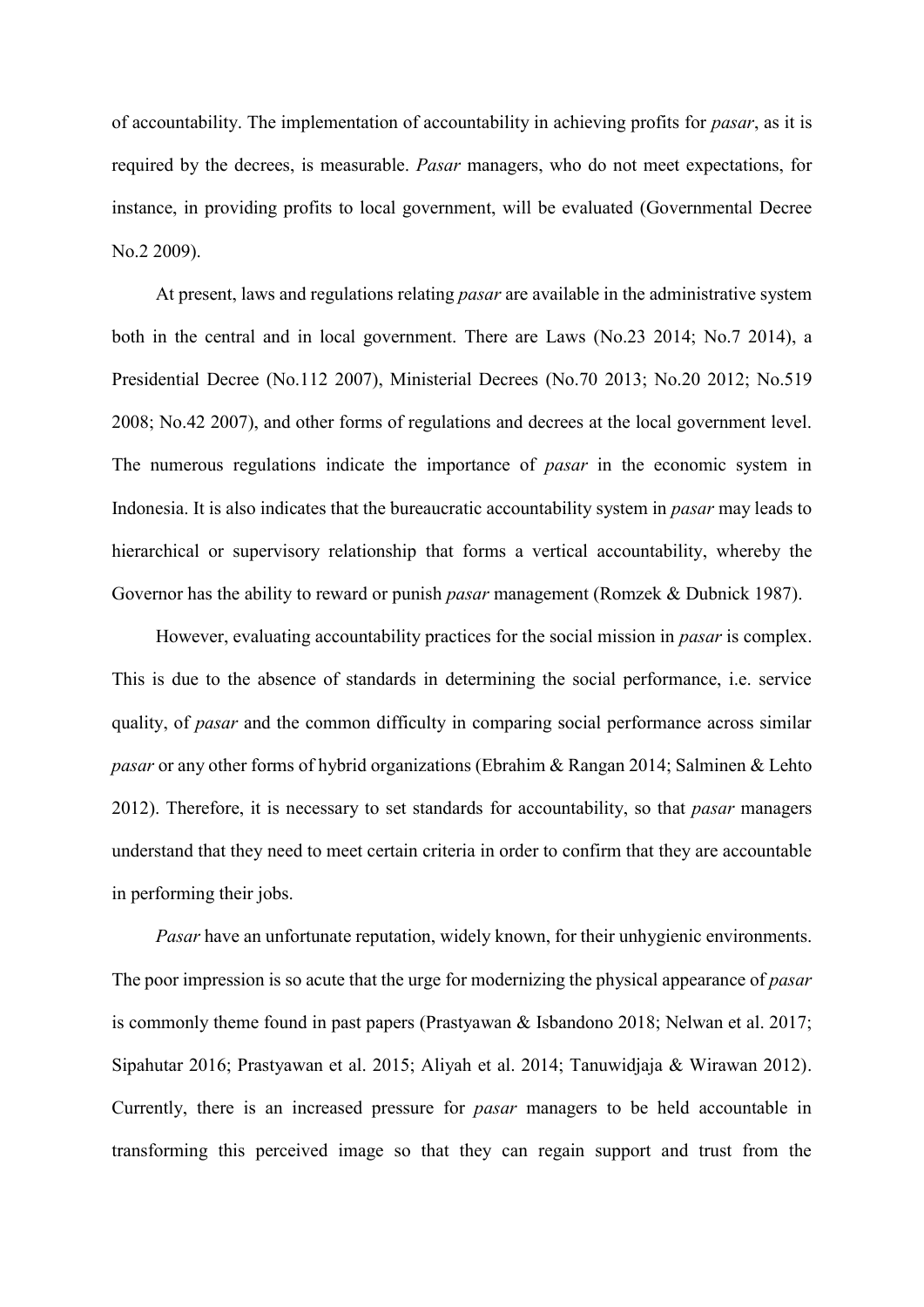stakeholders (Randa & Tangke 2015: p. 665; Valentinov 2011). The challenge facing *pasar* managers in offering the best quality service becomes less difficult as the tasks in providing a comfortable place in *pasar*, such as maintaining *pasar* facilities, operating their expansion, and ensuring safety in *pasar*, are stated clearly in the decrees (Ministerial Decree No.20 2012; Governmental Decree No.2 2009). Therefore, it is necessary to explore whether *pasar* managers are accountable for performing their jobs in a professional manner to provide the best service for the benefits of customers.

The services to stakeholders are believed to be of quality when they meets or exceed expectation. Parasuraman et al. (1988) suggested that an appropriate approach for assessing the quality of an organization's services is to measure the perceptions of quality. However, the items that need to be measured can be modified according to the organization and/or in different service situations (Rohini & Mahadevappa 2006; Wisniewski 2001). Our second research question is therefore as follows:

# **Research Question (RQ2):** *How is accountability practiced in pasar?*

### **3 Research Method**

This research is an illustrative case study that employs a mixed-method, specifically an exploratory sequential design, due to the unavailability of alternative existing measures or instruments, and the need to make an existing quantitative measure as specific to *pasar* stakeholders as possible (Creswell & Clark 2018: p. 84-86). The use of exploratory sequential design is to provide answers and explanation of complex social research questions that might reveal diverse insights in interpreting the case in *pasar* (Creswell & Clark 2018; Eriksson & Kovalainen 2016; Tashakkori & Teddlie 2010). Moreover, results obtained from both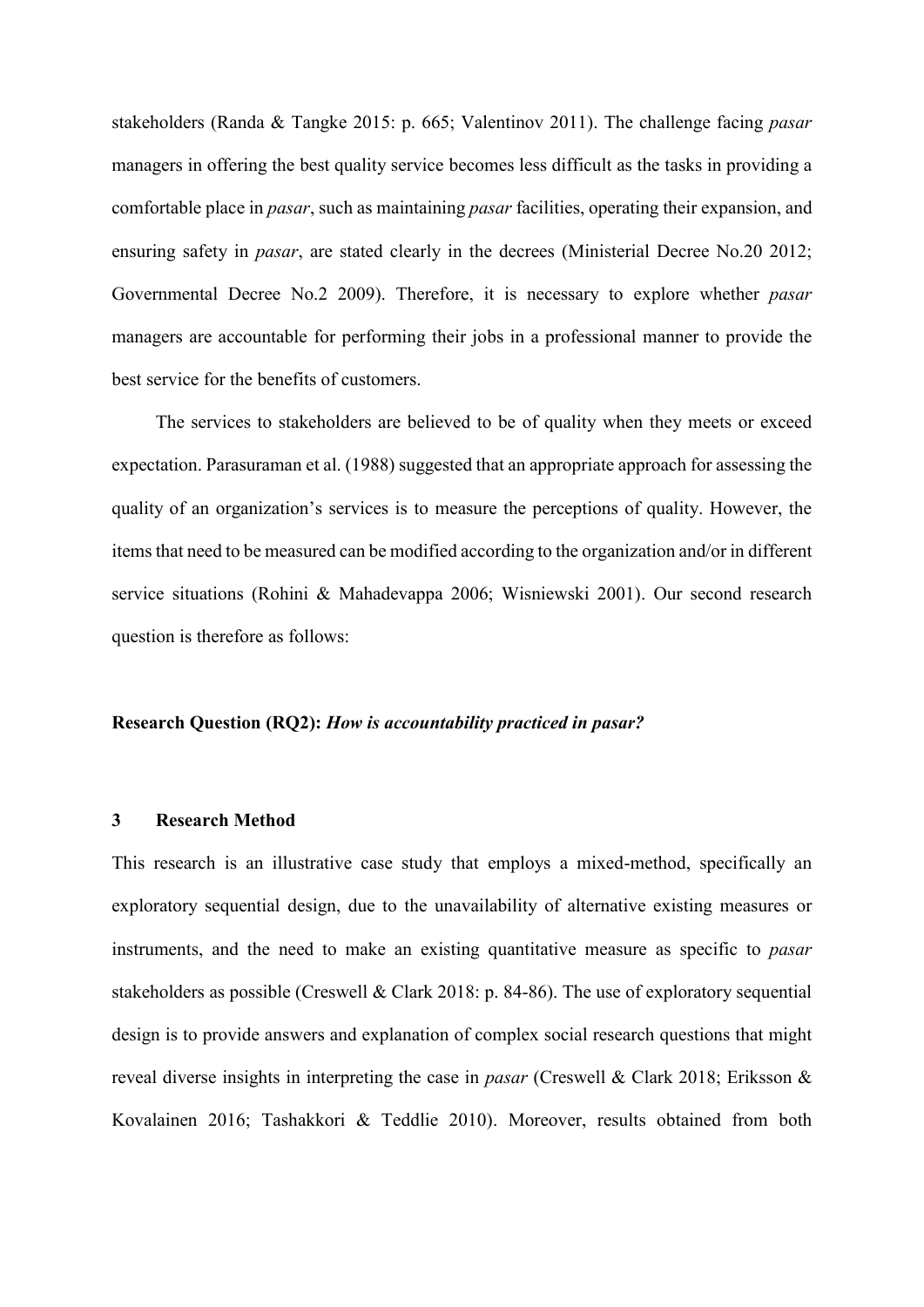qualitative and quantitative data have the potential to enrich the understanding of research problems (Molina-Azorin 2016).

In exploratory sequential design, qualitative data is first obtained and analyzed. The qualitative data includes existing laws and regulations concerning *pasar* and interviews with *pasar* managers and their stakeholders. The qualitative data obtained are latter used as premises to drive the development of a quantitative instrument, i.e. questionnaires, to further explore and generate the research problem (Creswell & Clark 2018; Eriksson & Kovalainen 2016; Tashakkori & Teddlie 2010).

Two main groups were interviewed in this study. The first group was *pasar* managers. They run daily operational activities of the pasar and have a meticulous knowledge of the businesses, which therefore identified them as the key informants in this research. The second group was *pasar* stakeholders. *Pasar* stakeholders are individuals or groups that can affect or be affected by any decisions or actions made in *pasar* (Freeman 1984: p. 46). Freeman (2001) stated that a firms' employees, customers, suppliers, owners, management and local community are stakeholders that are commonly found in a large corporation. Similarly, *pasar* have stakeholders such as those as stated in Freeman (2001) along with the Government, as the owner. However, the interview in this research focuses only on what are argued to be the stakeholders of *pasar* viz. the Government, merchants, and customers.

*Pasar* managers and stakeholders in this research were interviewed using a semistructured questionnaire so that they might convey their thoughts without being persuaded by the researchers (Pathak & Intratat 2012; Foddy 1993). The interview data was recorded and transcribed in *Bahasa* Indonesia, which was then translated into English. The interviews were carried out on-site during a three-week period between December 2017 and January 2018.

Following the qualitative method, the quantitative method in this study employs surveys to examine how *pasar* managers provide quality services to the stakeholders. Conducting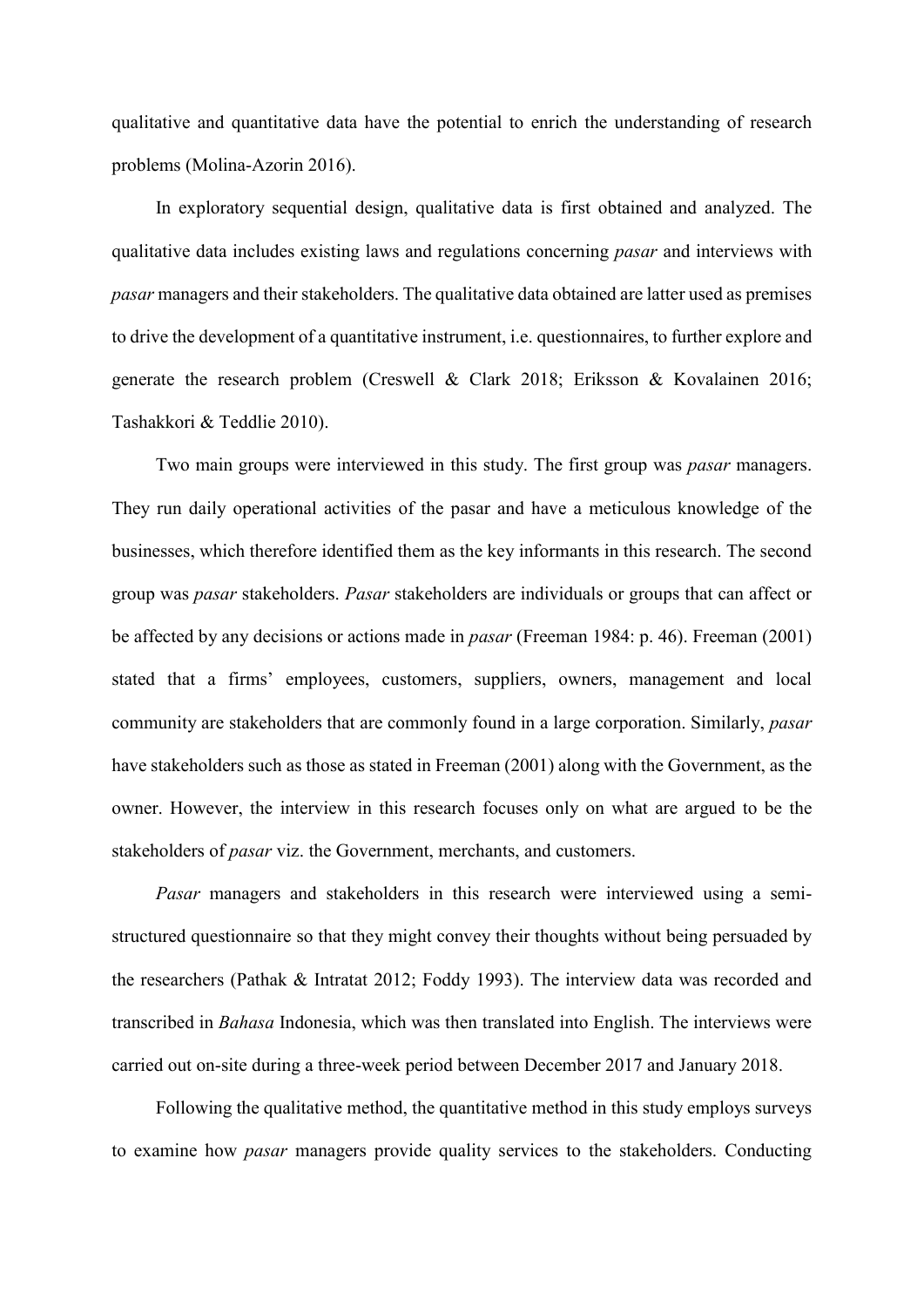surveys to the merchants and customers with closed-ended questionnaires was expected to give genuine perceptions of *pasar*. Moreover, it also provided basic features of data for descriptive statistics analysis method (Mann 1998) and confirmed the qualitative data that were captured from the interview.

#### **3.1 Research Samples**

#### **3.1.1** *Pasar* **in our study**

Jakarta, the capital city of Indonesia, has 153 *pasar* that are managed and operated by a regional-owned entity, PD Pasar Jaya (Jakarta Statistics Bureau 2018). *PD Pasar Jaya* management is responsible for ensuring all *pasar* meet the expectation of the multi-faceted stakeholders(Governmental Decree No.2 2009)*.* As a sole-entity that operates *pasar*, *PD Pasar Jaya* is also expected to be the role model in achieving great success in preserving and promoting *pasar* in Jakarta as well as nationwide.

The main purpose of *PD Pasar* establishment in Jakarta is to manage *pasar* that contributes to the economic growth of Jakarta (Governmental Decree No.2 2009). In addition, *PD Pasar Jaya* are also obliged to provide public services, such as enriching merchants' capacity, ensuring price stability and products' availability in *pasar*, and improving quality services to customers of *pasar*.

*Pasar Koja* and *Pasar Mayestik* are among 153 *pasar* that were selected as samples for this research. The choice of *Pasar* Koja and *Pasar* Mayestik was because both *pasar* were awarded as the best *pasar* in Indonesia based on certain criteria (Waluyo 2017; Windarto 2017). These two *pasar* have also existed for more than 25 years in Jakarta, which, therefore, provides a perfect example for seeking how the managers of these *pasar* have presumably provided excellent services to their stakeholders.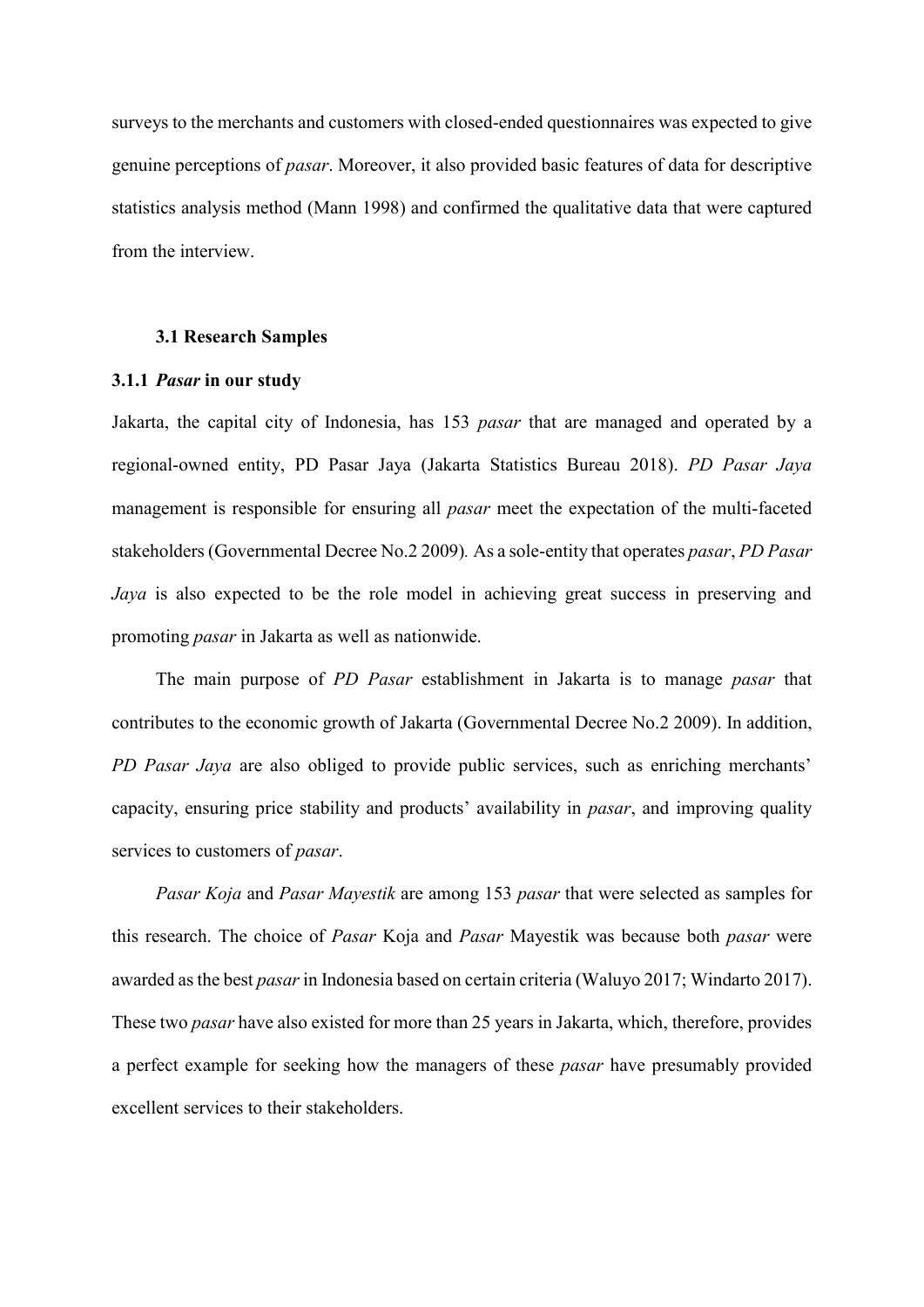#### **3.1.2.Sampling the Participants**

Participants of the preliminary interview in this study were selected using a snowball sampling technique. The usage of snowball sampling is due to the unregistered and unknown size and limitations of the population (Dragan & Isaic-Maniu 2013; Heckathorn 2011; Atkinson & Flint 2001). For the case of *pasar*, we judged that snowball sampling would be the most appropriate method for obtaining interview data from the participants. The initial participant in the snowball sampling method is crucial, as it is this one who is the vital gatekeeper to providing additional qualified subjects of the targeted sort..

The Director of Operational *PD Pasar Jaya* Jakarta was the key 'high communicator' to the field. This Director provided thorough information on *pasar* and its stakeholders. This Director suggested the Head Division of Foods, Utilities, Markets and Industry Province of Jakarta as the next respondent, due to its significant position as a *pasar* stakeholder, followed by the Head of the Economics Bureau Province of Jakarta, and then the Head of Division of Foods Resilience Province of Jakarta. There was no pre-specified numbers of informants (Bernard 2006) required, so we judged that these three key respondents, representing government units in Jakarta, were sufficient, in our context, for capturing reliably the key issues of *pasar*.. In addition to these, we acquired two additional informants to represent the views of managers of *pasar*, namely the Managers of *pasar* Koja and *pasar* Mayestik. Table 1 summarizes the participants we used for the fieldwork interviews of key informants on *pasar*.

# **[Table 1 near here]**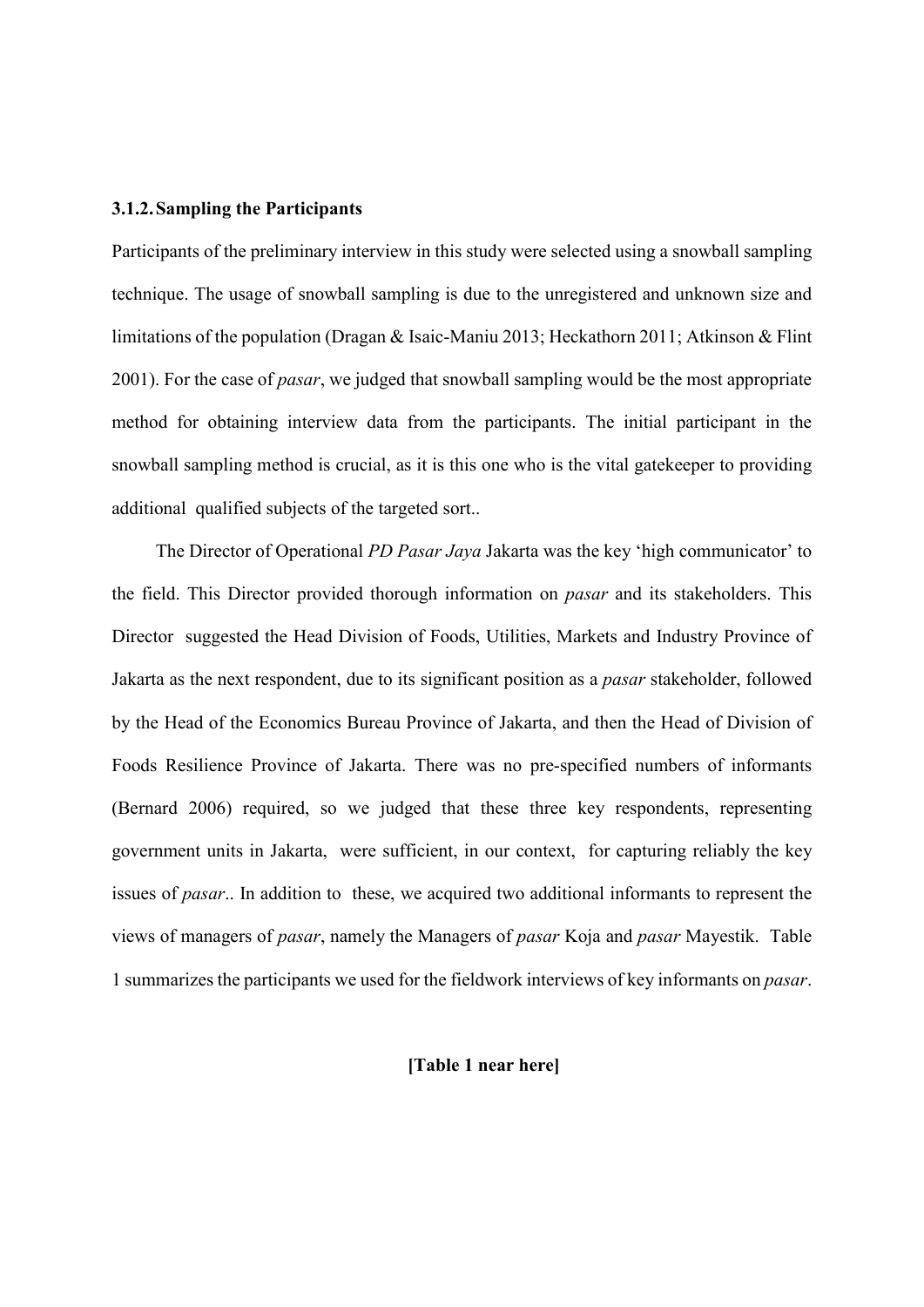## **Table 1**

| $\bf No$ | <b>Job Title</b>            | Organization                                         | Date of Interview | Code           |
|----------|-----------------------------|------------------------------------------------------|-------------------|----------------|
| 1        | <b>Operational Director</b> | PD Pasar Java                                        | 21 December 2017  | D              |
| 2        | Manager                     | Pasar Koja                                           | 22 December 2017  | M1             |
| 3        | Manager                     | Pasar Mayestik                                       | 8 January 2018    | M <sub>2</sub> |
| 4        | Head                        | Marketing<br>Utilities,<br>and<br>Industry<br>Foods. | 28 December 2017  | G1             |
|          |                             | Province of Jakarta                                  |                   |                |
| 5        | Head                        | Economics Bureau Province of Jakarta                 | 28 December 2017  | G <sub>2</sub> |
| 6        | Head                        | Foods Resilience Province of Jakarta                 | 2 January 2018    | G <sub>3</sub> |
|          |                             |                                                      |                   |                |

# **Participants for Interview**

In contrast, participants for the surveys were chosen using a convenience-sampling method, due to their availability and accessibility (Elfil & Negida 2017). Convenience sampling was judged an appropriate method to implement in this research due to the maassumption that merchants and customers of *pasar* have homogeneous characteristics (Etikan et al. 2016), and the time saturation is reached (Martínez-Mesa et al. 2016). Therefore, within the limited period of the study, the sample taken for this study consisted of 205 merchants and customers from *pasar Koja* and *pasar Mayestik*. One-hundred-and-nine of these were merchants, whereas the remaining 96 were customers. Both merchants and customers were first informed about the purpose for conducting this research, including the stakeholders and accountability terms in brief. Thus, the issues being investigated in this research were answered responsibly and accurately (Boesso & Kumar 2009).

The questionnaire data were collected in a one-week period in January 2018. It used a 5 point Likert-Scale from poor (=1), through fair, average and good, to excellent (=5). Merchants and customers were to select one of five choices where each of the choices is associated with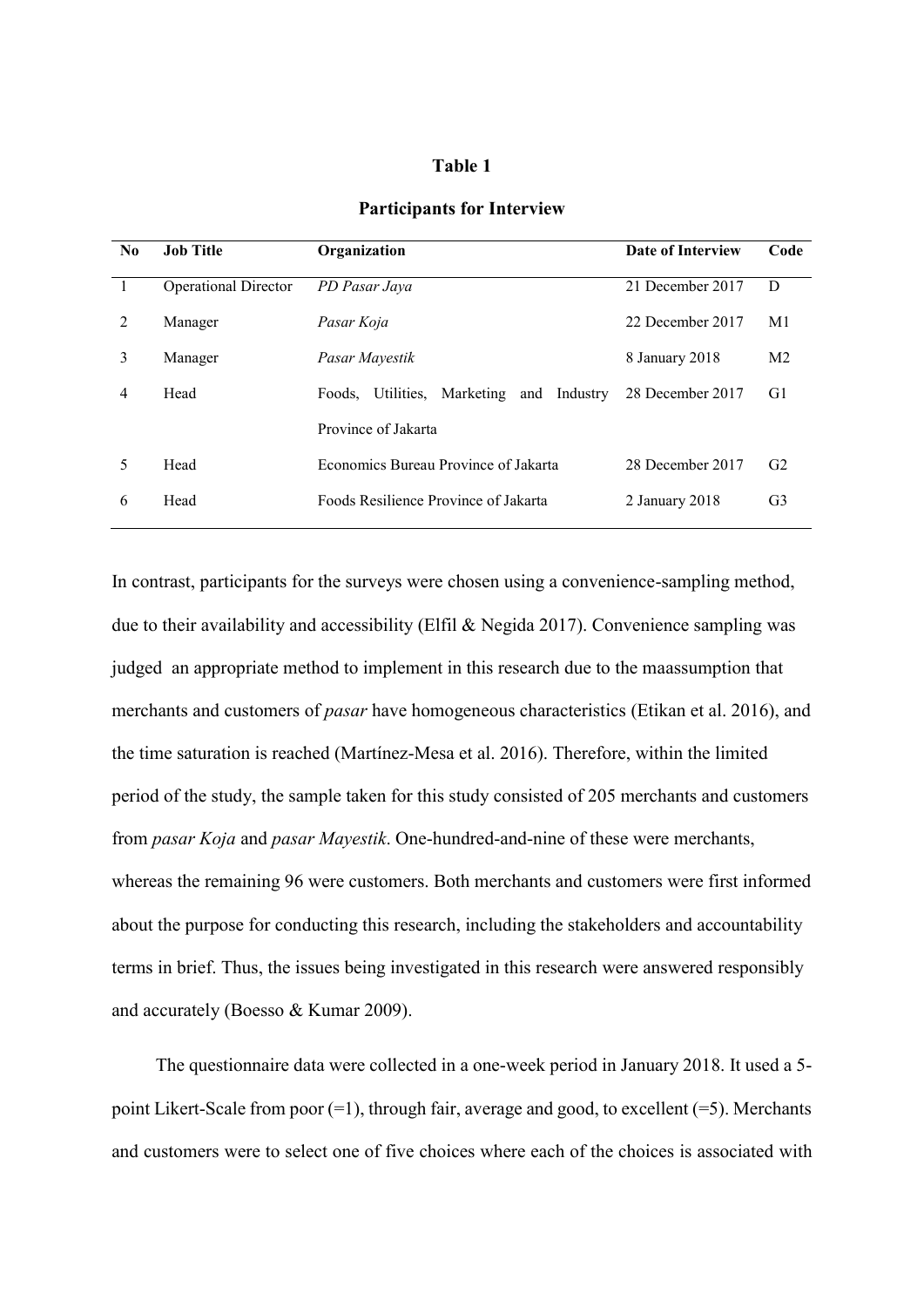the preferences on certain attributes (Camparo & Camparo 2013). The scale is based on eight tangible attributes that should be available in *pasar according to strict regulations* (Ministerial Decree No. 519 2008). The quantitative data were analyzed using the statistical package of SPSS 25.0. First, descriptive statistics were utilized to provide a demographic profile of respondents. Second, a comparison of means for two independent samples were used for hypothesis testing.

## **4 Discussion of Findings**

### **4.1 Stakeholder Salience of** *pasar*

Mitchell et al. (1997: p. 853) responded to the disagreement of the work of Freeman (1994) on 'The Principle of Who or What really Counts' with two essential questions: 'who (or what) are the stakeholders of the firm? And to whom (or to what) do managers pay attention?' Although the notion of stakeholder stands as 'any group or individual that can affect or is affected by the achievement of the organization's objectives' (Freeman 1984: p. 46), the definition of 'what is a stakeholder?' has emerged to serve different purposes, focusing on attributes that are relevant to context (Miles 2017; Freeman et al. 2010). Thus, exploring how managers of *pasar* identify and categorize the stakeholders at the initial phase of this study is crucial so that the 'who (or what) are the stakeholders' of *pasar* are certain.

The Director of Operational *PD Pasar Jaya* Jakarta was the first participant to be interviewed. He explained the set of stakeholders of *pasar* as follows:

"We have many stakeholders… The government of Jakarta is absolutely 100%, specifically it is the Division of Foods, Utilities, Marketing and Industry of the government of Jakarta. Those two bureaus are closely linked to *pasar*… Other than that, there is also one bureau, the economics bureau, at the provincial level, that supervises our activities. They are the representatives of the Governor of Jakarta. … and there is another one, the Food Resilience Division of Province of Jakarta. The third bureau works together with us in ensuring the price stability in *pasar*…" (D).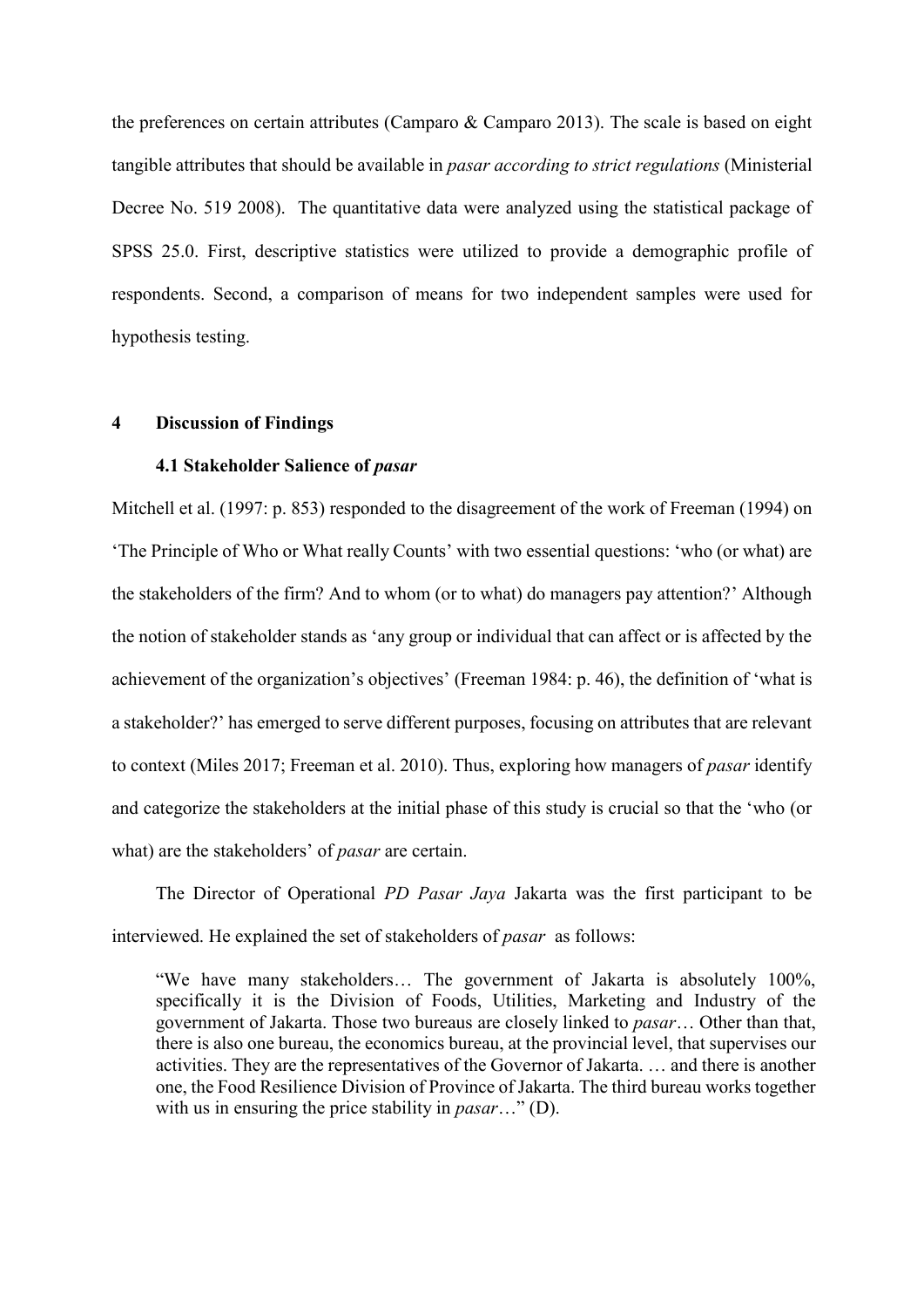A similar question was asked of the Manager of *Pasar Koja* Jakarta about who the stakeholders of *pasar* are. The manager of *Pasar Koja* Jakarta said that:

"…in general, our stakeholders are the governmental institutions within our region, such as head of the sub-district, head of district, and the Mayor of North Jakarta. We have to communicate and coordinate with many others. In regards with the economics, we work together with the Food Resilience Division..." (M1).

The government of Jakarta and its divisions are claimed by both key participants to be the main stakeholders of *pasar*. The argument for identifying the government as the main stakeholders of *pasar* is due to the Governmental Decree (No.2 2009) that regulates the status of *pasar*, objectives of *pasar*, organization structure of *pasar*, and the operational activities of *pasar*.

The Head of the Division of Foods, Utilities, Marketing, and Industry, Province of Jakarta, confirmed the important role of the government in *pasar*:

"…. Our Division is responsible for monitoring the business plan and activities of *PD Pasar Jaya* ... as the Governor's representative, our task is to ensure the Governor's policy and expectations of *pasar* are implemented by the board of directors of *PD Pasar Jaya*… there are other governmental institutions that are linked to *pasar*. The closest one is the Economics Bureau… and Foods Resilience Division…" (G1).

The Head of the Foods Resilience Division Province of Jakarta also confirmed the role of

Government in *pasar* as follows:

"…if it is related with price stability, there is the Food Resilience Division, then Bank Indonesia, and the Economics Bureau. Internally, the management of *PD Pasar Jaya* Jakarta is accountable to the Division of Foods, Utilities, Markets and Industry of the government of Jakarta…" (G3).

The 100 per cent government ownership of *pasar* has emphasized their managerial roles, giving them top priority, as the key stakeholder of *pasar*. The government holds all attributes at once: power, legitimacy and urgency to claims (Mitchell et al. 1997). Government possesses the power in the form of laws and regulations to influence and restricting manager of *pasar'* actions(Oates 2013; Buchholz & Rosenthal 2004; Governmental Decree No.2 2009), to ensure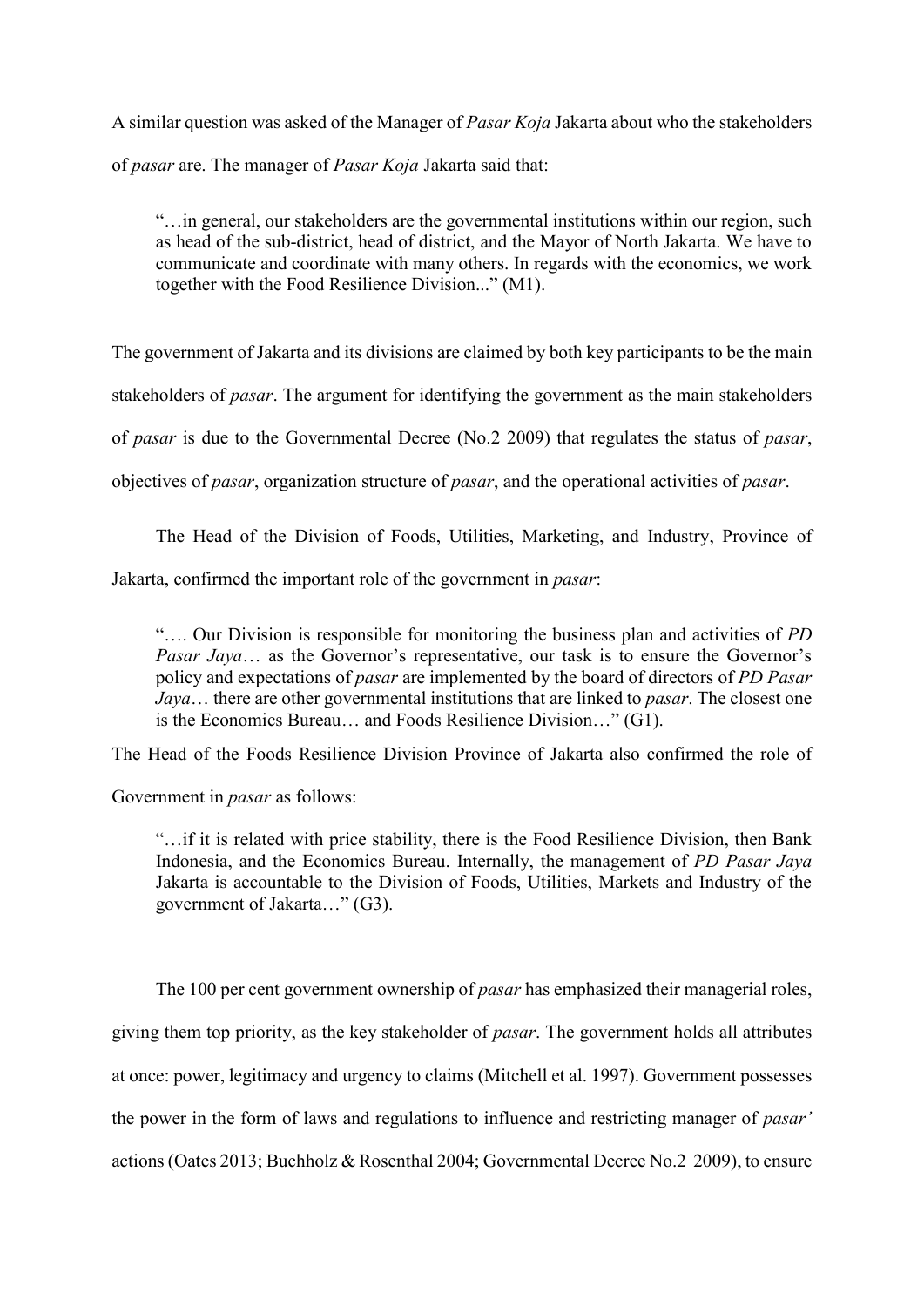the continuity of *pasar* (Freeman & Reed 1983) and to affect the achieving of *pasar* objectives (Freeman 1984). The outcome of any set of regulations and public policy issued by the government will have a certain degree of impact on stakeholders other than the government.

The government has also a legitimate claim over *pasar* regarding the existence of an exchange relationship, in a form of contractual agreement between the Board of Directors of *pasar* and the Governor (Mitchell et al. 1997; Hill & Jones 1992). The Board of Directors of *Pasar* is appointed by the Governor (Governmental Decree No.2 2009), which therefore also makes the Governor their 'master' (Uddin et al. 2016). Moreover, the urgency claims that government have over *pasar* are based on both attributes of time sensitivity and criticality (Mitchell et al. 1997). The Governor or governmental-related units may call for immediate attention for any issues concerning *pasar*. Thus, it is plausible to conclude that the Governor stands as the definitive stakeholder of *pasar*.

Former participants did not state the importance of merchants as potential stakeholders of *pasar*. This is presumably due to the status of the government over *pasar* on the organization structure in *pasar* (Governmental Decree No.2 2009). However, the Head of the Sub-Division of the Economics Bureau Province of Jakarta and the Manager of *Pasar Mayestik* Jakarta had different opinions regarding the stakeholders of *pasar*.

"… the Governor and related bureaus or divisions… Merchants and members of parliament are also included…" (G2).

"…a cooperative which is managed by the merchants..." (M2).

According to the Governmental decrees (No.2 2009; No.3 2009), *pasar* managers are obliged to provide services not just to the government, but also to the merchants and customers. The arguments on affirming merchants as one of the main stakeholders of *pasar* are due to the significant role and contributions of merchants to *pasar*, as they are the ones who rent and utilize the stalls, pay taxes and spend other means of payment to *pasar* (Governmental Decree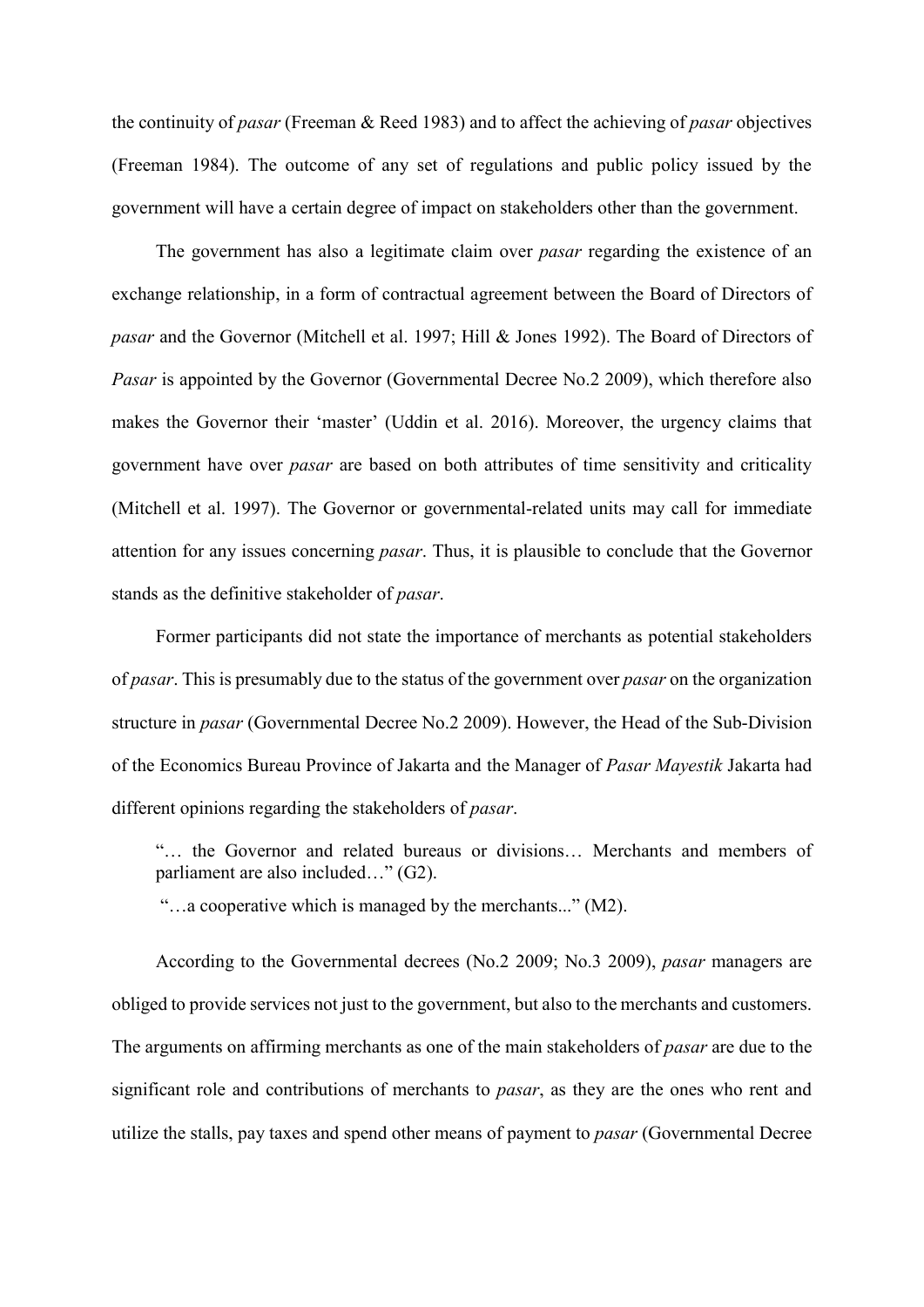No.3 2009). They also stimulate the economics of the region by offering reasonably priced products and services in *pasar* to satisfy the needs of the customers.

Merchants have the right to obtain extensive support from *pasar* managements (Governmental Decree No.2 2009; Governmental Decree No.3 2009). They are entitled by law to receive responsiveness and capacity improvement from *pasar* managers in conducting their business (Governmental Decree No.2 2009; Governmental Decree No.3 2009). This includes enriching the merchants' ability to market their products, facilitating the merchants' opportunities for expanding their business networking, providing comfortable space for the merchants in the area of *pasar,* etc*.*

Individual merchants have less power to influence *pasar* managers than does the Governor. However, when merchants are grouped together in a union, their influence may increase (Fassin 2012). The legitimacy attribute owned by merchants is due to the existence of a contractual agreement between *pasar* managers and the merchants, i.e. for the usage of stalls in *pasar,* as well as the potential effects of merchants upon *pasar* (Phillips 2003; Mitchell et al. 1997; Hill & Jones 1992). Unlike the Governor, merchants do not have the privilege of getting immediate attention from *pasar* managers, as any major decision concerning *pasar* is subject to approval from the Governor. The hierarchical chain of command in *pasar* slows down decision-making processes (Massaro et al. 2015), degrading the attribute of 'urgency to claim' for merchants. Therefore, the possession of both power and legitimacy entitles merchants to be considered dominant stakeholders of *pasar*.

Customers, on the other hand, were in the position of not having any contractual relationship with *pasar* managers nor having the authority to ask the managers of *pasar* to fulfil their demands. However, they possessed the power to have their complaints processed by ombudsman for any inconvenience of services provided by *pasar* (Law No.37 2008), which therefor classifies them as *dormant* stakeholders. A representation of how the fieldwork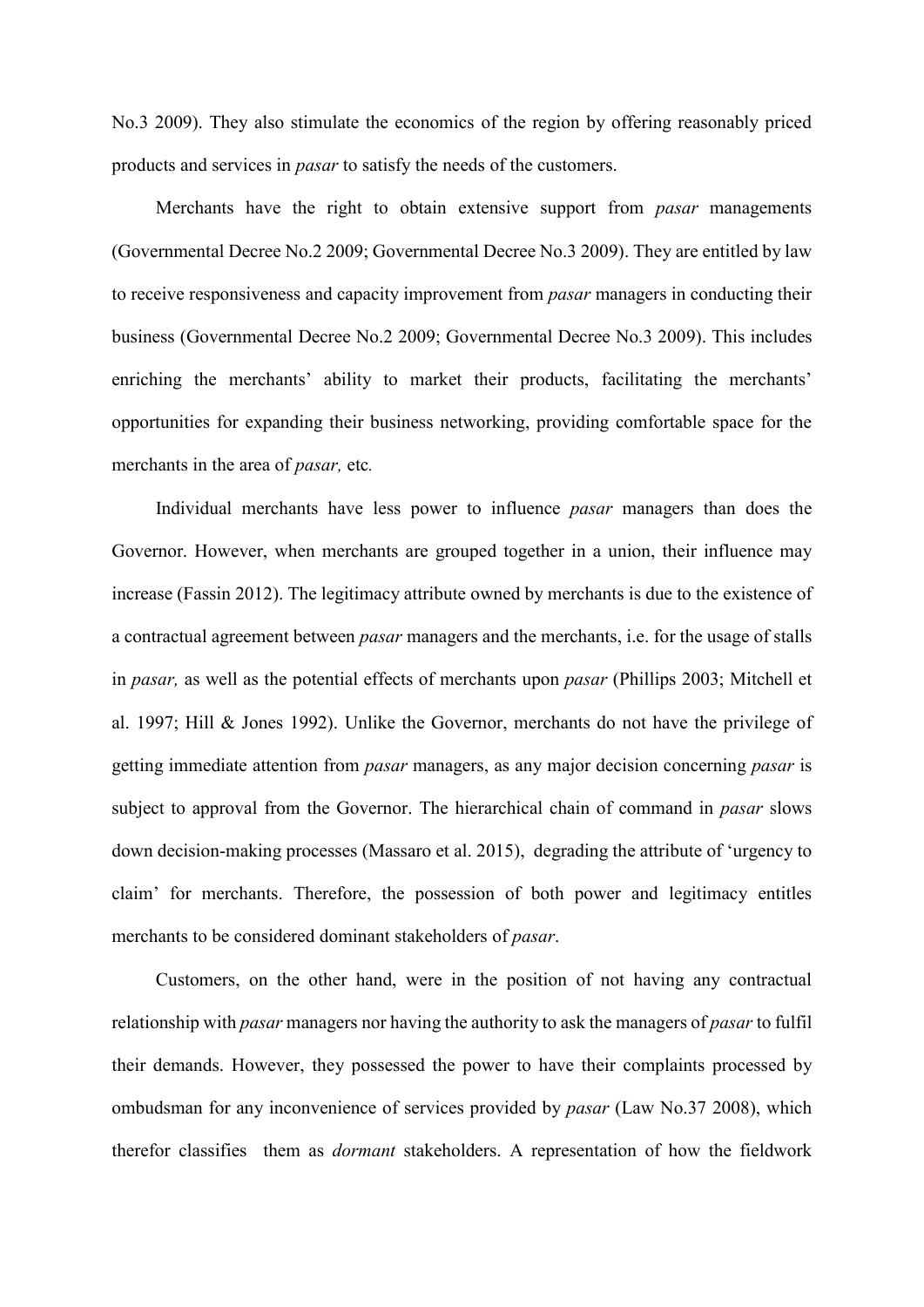evidence influenced the earlier, theoretically based, Figure 1, on *pasar'* stakeholders typology, can now be undertaken. Evidence from the field interviews of seven high-communicators and gatekeepers (heads, managers etc), and surveys of over two hundred *pasar* participants, in diverse roles, leads to the transformation that can be found in Figure 2. This simplifies and modifies the more complicated *theoretical* picture of Figure 1, which admits of all logical possibilities; whereas the new Figure 2 demonstrates *empirically* who the key stakeholders were, and how they interacted. The latter demonstrates the value of the fieldwork and survey work.

# **[Figure 2 near here]**

#### **4.2 Accountability practices**

There was a vertical relationship between *pasar* managers and the Governor and governmental units. *Pasar* managers have the authority to run *pasar* but they are also obliged to comply with the Governments as their principals. The hierarchical principal-agent relationship in the context of *pasar* may also be characterized as vertical accountability (Biela 2014). The Governor and governmental units practice an upward form of accountability as they hold *pasar* boards of directors (and their management) accountable for the *pasar* performance (Lindberg 2013: p. 11).

Behn (2001) indicated that the practice of accountability is associated with one of three things: accountability for finances, accountability for fairness or accountability for performance. For the case of *pasar*, the managers have to fulfil all three (Governmental Decree No.2 2009). The practice of accountability in *pasar* is monitored regularly.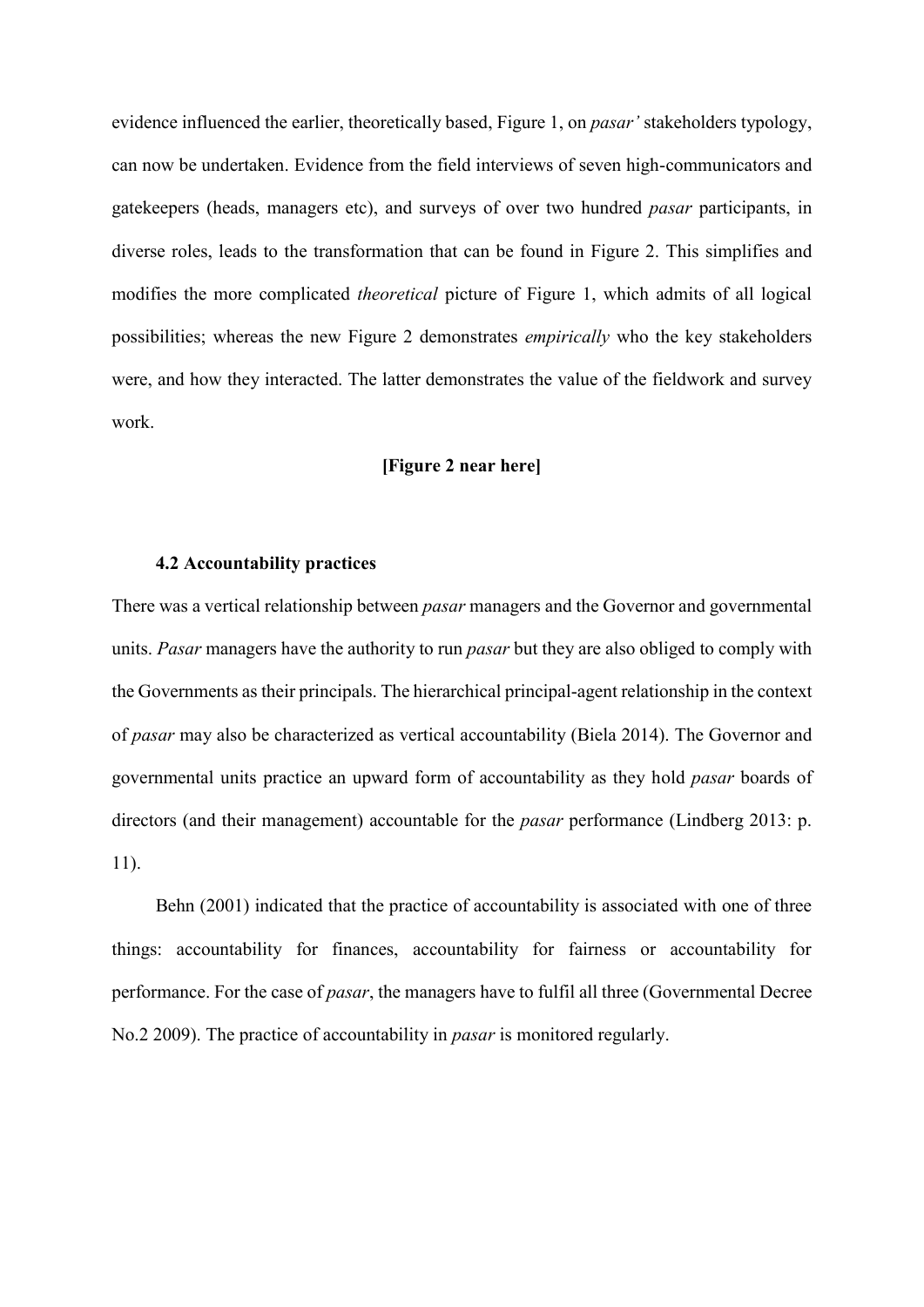



Adapted from Mitchell et al. (1997)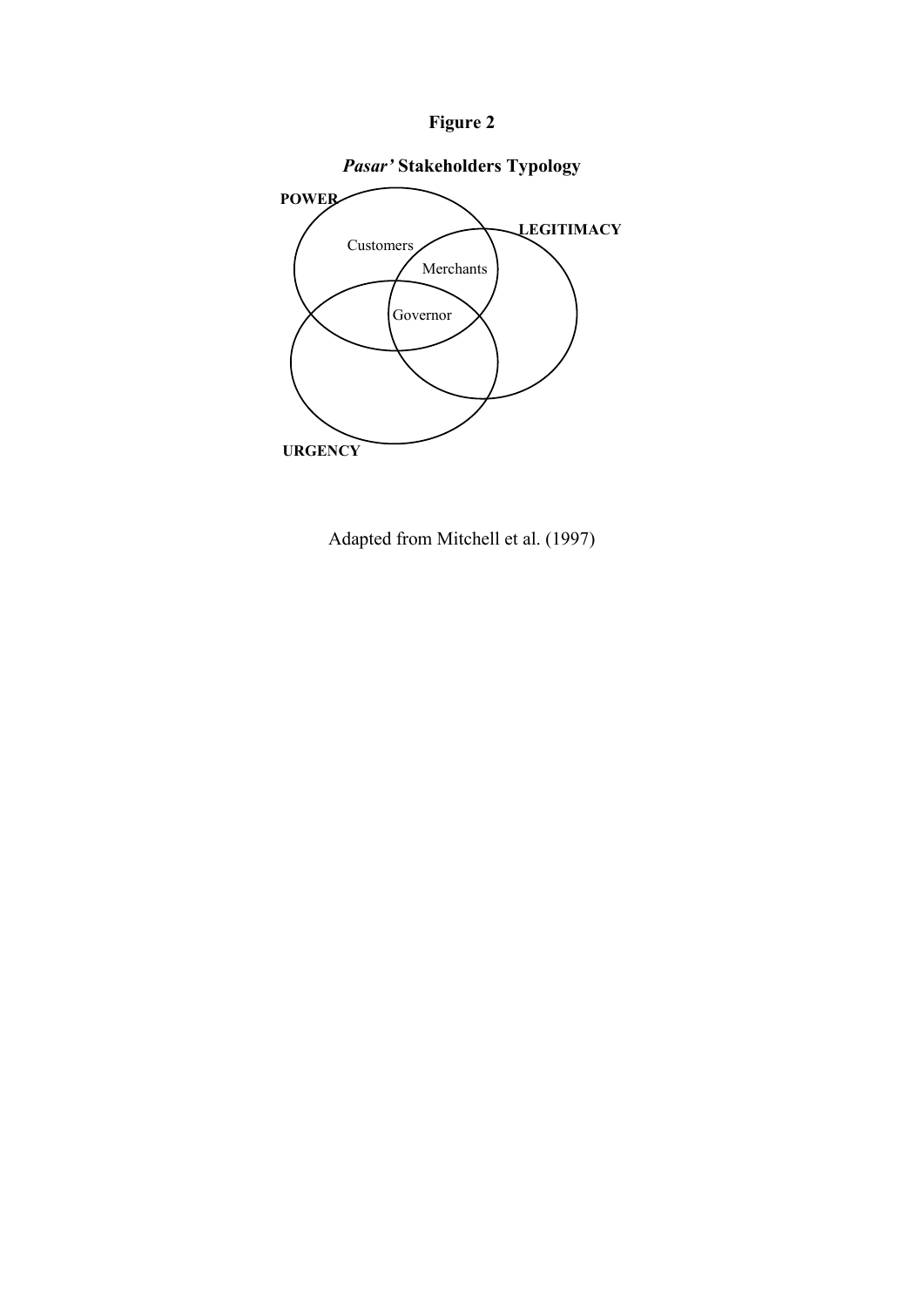"…We invite other governmental units to analyze the performance of financial reports … There will also an audit process to evaluate the performance of the directors … we evaluate and monitor on a quarterly basis ... at least we know the business progress of *pasar* and if there are any concerns, we are available to support ..." (G1).

"… there is also a weekly routine inspection on *pasar* to ensure the availability of products and the stability of price ..." (G3)

To ensure *pasar* managers perform their job in compliance with the policy and decrees, the Governor authorized three supervisory boards. These supervisory boards act as an advisor for *pasar* management (G1). The scheduled monitoring process for the activities in *pasar* proved that the vertical accountability had been implemented compellingly.

*Pasar* managers understood that their responsibility was not only providing administrative reports to their superior, but also providing services to the merchants and customers.

"… in general, we are accountable to merchants and customers…" (M1).

"… as part of my responsibility as a manager, we have trained our merchants with the skills of e-commerce and online marketing … we also provide standard operating procedures and customer services to receive any complaints concerning activities in *pasar* … " (M2).

However, fulfilling the social functions of *pasar* and providing quality services to the merchants and customers have not reached a satisfactory level. Numerous complaints of *pasar* were becoming the norm.

"Of course, there are lots of complaints… Mostly they are about the physical structure of *pasar*… the physical structure of the buildings in *pasar* is not that good. Only 51% *pasar* are in a good condition. The remaining *pasar* are not in good shape. It means that there are only 79 of 153 *pasar* that are appropriate in Jakarta region…" (D).

"…we often receive complaints regarding the operational activities of PD *Pasar Jaya* from the people, the merchants, and from mass media…" (G1).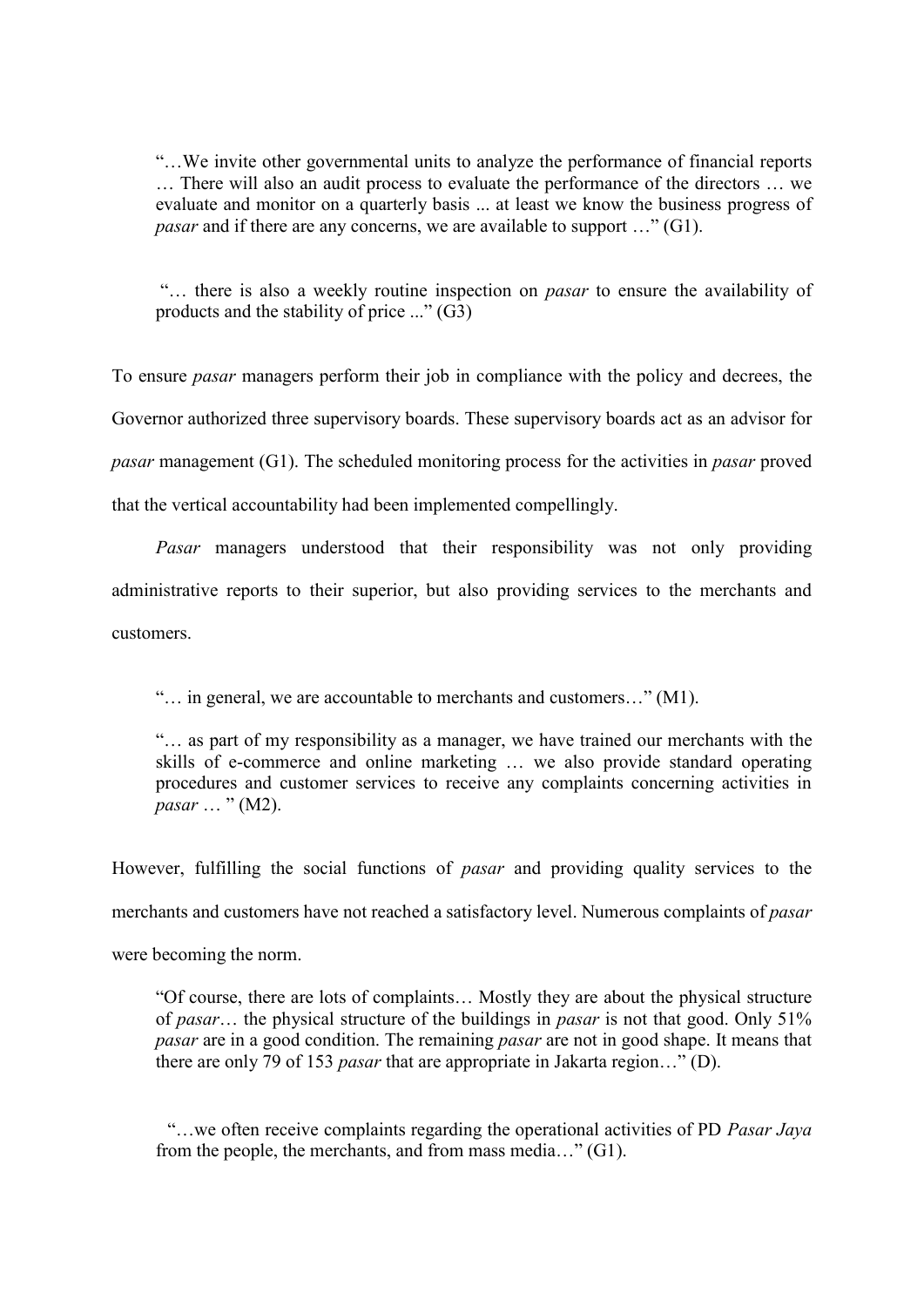"…The complaints normally concern the prices of certain products... Merchants are furious with the prices of some products which have increased..." (G3).

"…Very often. Normally the merchants complain directly to the Governor. And then the Governor informs us regarding the complaints. We will try to accommodate the complaints as long as it complies with the regulations…" (G2)

"… I have received some complaints from customers relating to the unavailability of products in *pasar* or related to the short opening hours of *pasar*… Merchants have also complained about the decline of customers in *pasar*…" (M1).

"… mostly about the facilities in *pasar*…" (M2).

These complaints summarize the condition of *pasar* perceived by the managers as well as the heads of government unit. To obtain a broader and richer perception of *pasar*, surveys were distributed to merchants and customers. They were asked to evaluate the tangibility of *pasar* as that characteristic has been widely recognized for its critical problem. 'Tangible' or 'tangibility' are defined by the appearance of physical facilities, equipment, and personnel (Parasuraman et al. 1985).

The respondents who participate in this survey are presented in Table 2 below. Most of the merchants were males ( $\leq 54$  per cent) and they fell into the age group of over 40 years old  $(\approx 39 \text{ per cent})$ , or 20-30 years of age ( $\approx 34$  per cent). More than 92 per cent of the merchants had completed school and mainly lived 1-5 kilometers from *pasar.* On the other hand, the *customers* who participated in this survey were mostly females ( $\leq$ 59 per cent) who mainly resided just 1-5 kilometers from *pasar*. The modal customer was aged 40 years or more  $(\approx 40)$ per cent) and most of the customers had completed school education ( $\leq 69$  per cent).

# **[Table 2 near here]**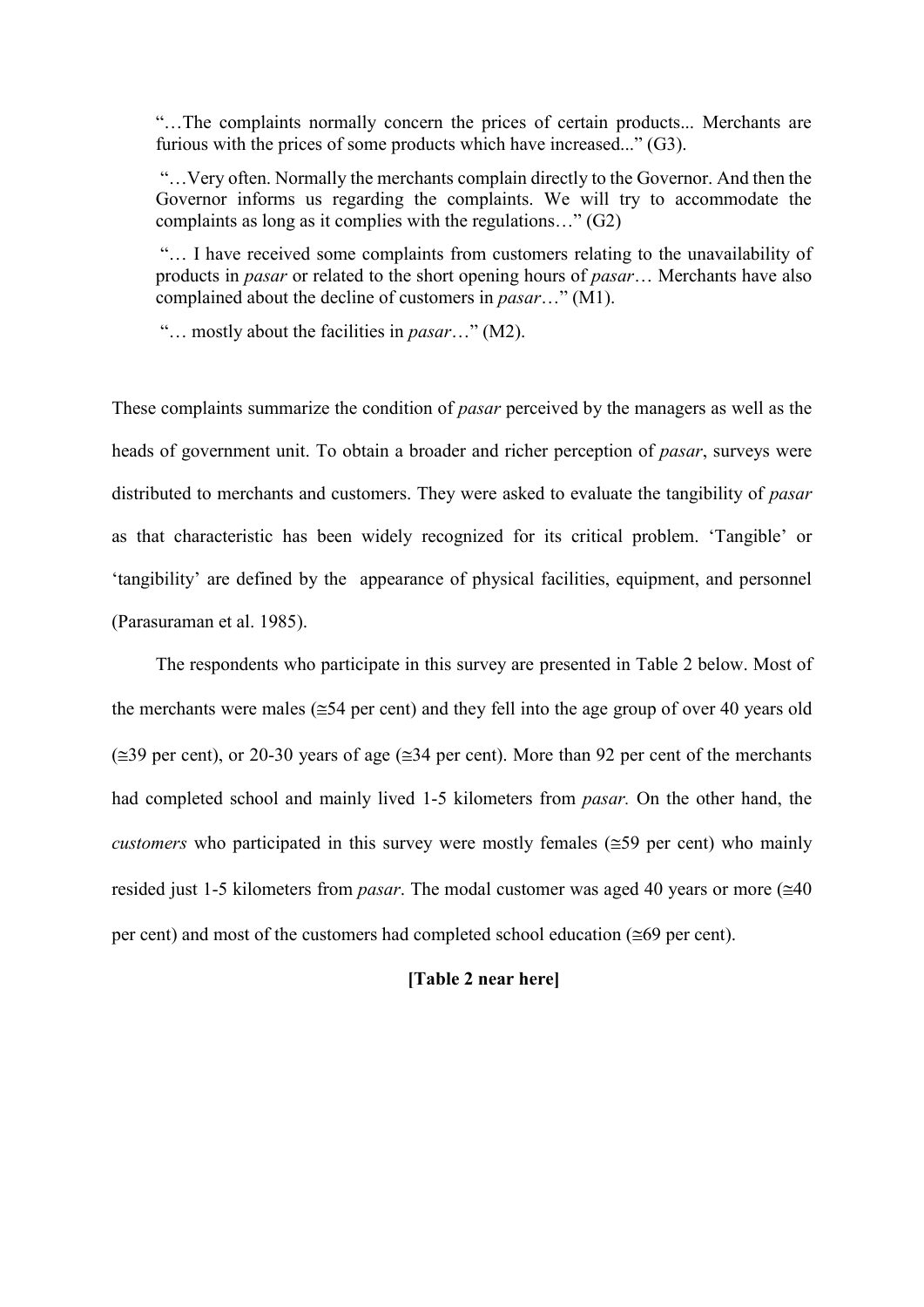# **Table 2**

# **Respondents' Demographic**

|                               | <b>Merchants</b> | Percentage | <b>Customers</b> | Percentage |
|-------------------------------|------------------|------------|------------------|------------|
| Gender                        |                  |            |                  |            |
| Male                          | 59               | 54.1%      | $\overline{39}$  | 40.6%      |
| Female                        | 50               | 45.9%      | 57               | 59.4%      |
| <b>Total</b>                  | 109              | 100%       | 96               | 100%       |
| Age                           |                  |            |                  |            |
| Less than 20 years old        | $\overline{1}$   | 0.9%       | 11               | 11.5%      |
| Between 20-30 years old       | 38               | 34.9%      | 21               | 21.9%      |
| Between 31-40 years old       | 27               | 24.8%      | 25               | 26%        |
| More than 40 years old        | 43               | 39.4%      | 39               | 40.6%      |
| <b>Total</b>                  | 109              | 100%       | 96               | 100%       |
| <b>Educational attainment</b> |                  |            |                  |            |
| No schooling completed        | $\overline{1}$   | 0.9%       | $\mathbf{1}$     | $1\%$      |
| Completed school              | 101              | 92.7%      | 67               | 69.8%      |
| College graduate              | 7                | 6.4%       | 28               | 29.2%      |
| <b>Total</b>                  | 109              | 100%       | 96               | 100%       |
| <b>Distance to pasar</b>      |                  |            |                  |            |
| Less than 1 Kilometre         | $\overline{26}$  | 23.8%      | 13               | 13.5%      |
| Between $1 - 5$ Kilometre     | 50               | 45.9%      | 42               | 43.8%      |
| More than 5 Kilometres        | 33               | 30.3%      | 41               | 42.7%      |
| <b>Total</b>                  | 109              | 100%       | 96               | 100%       |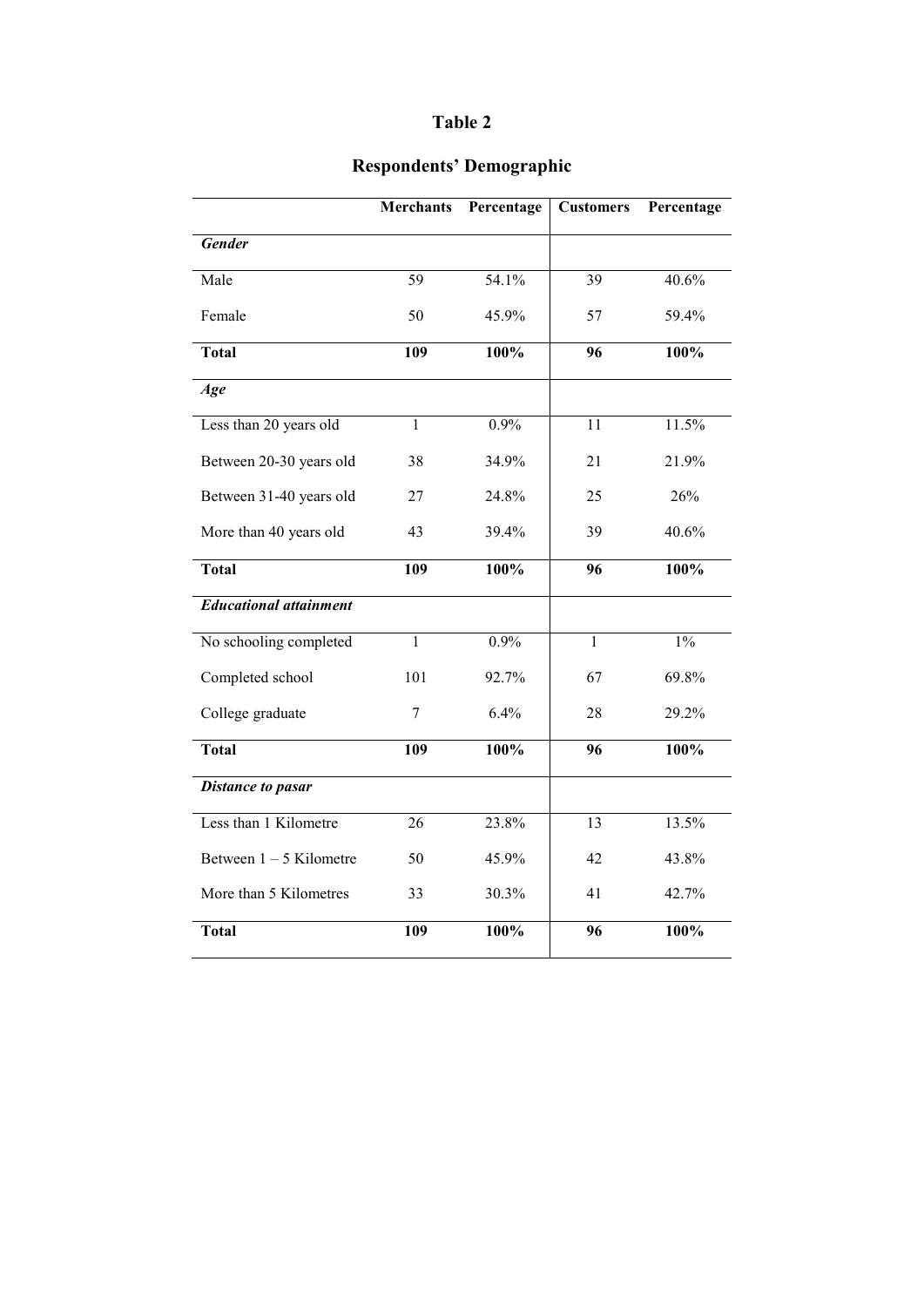Merchants and customers viewed *pasar* differently, according to their experience and impressions (See Table 3). The eight tangible features of *pasar* surveyed are fundamental facilities that need to be available in *pasar* (Ministerial Decree No.519 2008) and are expected to be valued as 'exceptional' by both merchants and customers. The findings indicate that facilities, such as clean water, wastewater disposal, stalls arrangement, air circulation and public facilities' condition were valued as less than 'good' (less than 4.0 on the Likert Scale) and there were insignificant differences between merchants and customers on this matter. However, features such as availability of bins, fire prevention kits and the entrance and exit access of *pasar* exhibited significant differences for between merchants and customers. Merchants too rated these three items higher than customers. This is presumably because merchants knew more about the locations of the bins and fire prevention kits, and their accessibility in *pasar* compared to customers.

The overall tangible perceptions of *pasar* showed that the merchants' assessment of *pasar* facilities were higher than that of customers. Only the clean water facility and stalls arrangement were perceived by the merchants to be of lower quality, compared to customers. However, the overall assessments of *pasar* tangibles were valued as less than 'good' (below than 4.0) which was confirmed the numerous complaints on *pasar* facilities. Therefore, the social functions of *pasar* have not been achieved completely.

**[Table 3 near here]**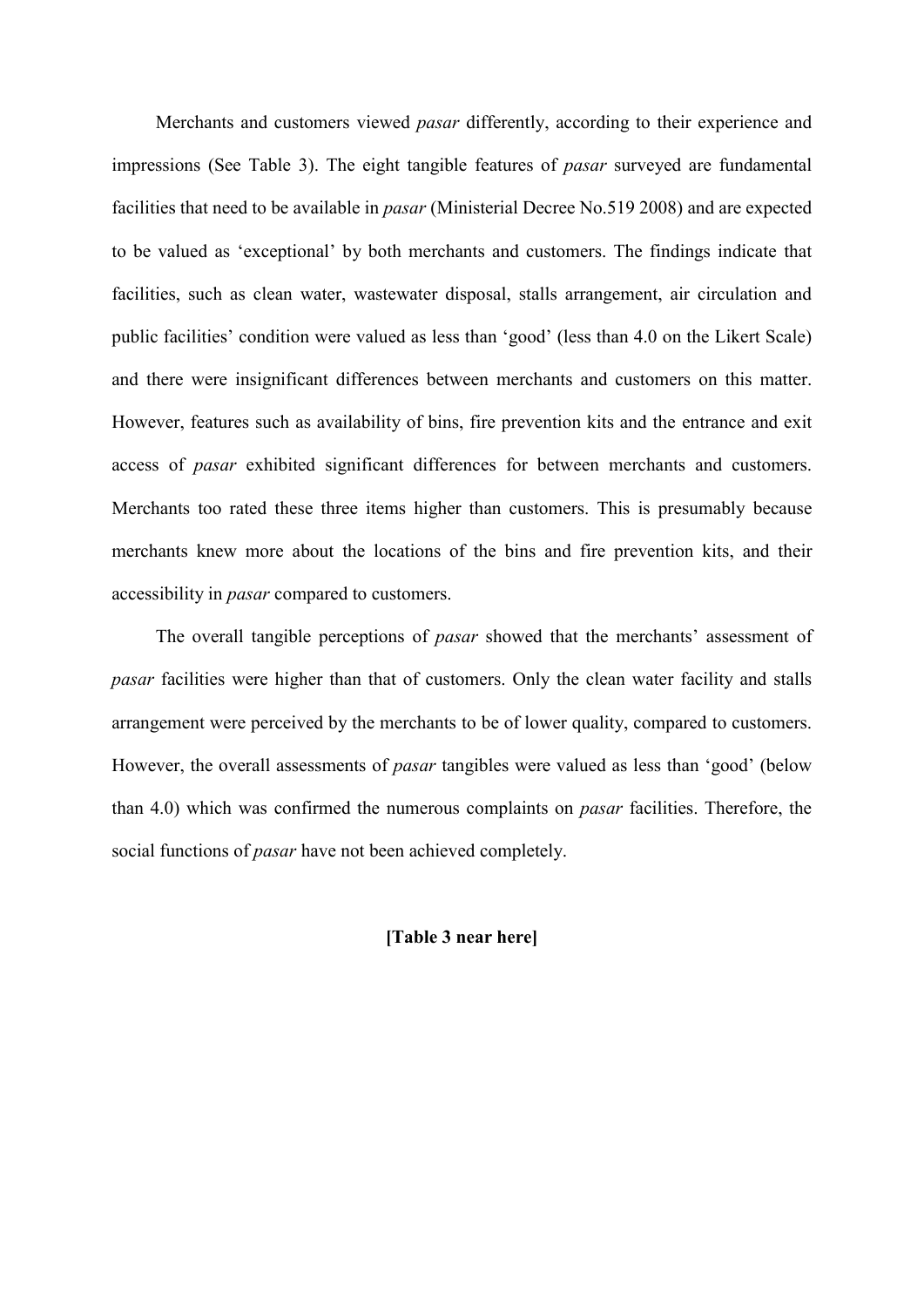# **Table 3**

# **Perception of Tangibles**

| <b>Dimension</b>                          | Means            |                     |  |
|-------------------------------------------|------------------|---------------------|--|
| <b>Tangibles</b>                          | <b>Merchants</b> | <b>Customers</b>    |  |
| Clean water facility                      | 3.6972           | 3 7604              |  |
| Wastewater disposal facility              | 3.8899           | 3.7396              |  |
| Stalls arrangement                        | 3.9358           | 3.9479              |  |
| Air circulation                           | 3 8 1 6 5        | 36146               |  |
| Public facilities' condition              | 3.8716           | 3.7708              |  |
| Availability of bins                      | 4.1284           | 3.9271 <sup>2</sup> |  |
| Fire prevention kits                      | 3.9633           | 3.6979 <sup>2</sup> |  |
| The entry and exit access of <i>pasar</i> | 4.2202           | 3.9063 <sup>2</sup> |  |
|                                           |                  |                     |  |

Notes:

<sup>1</sup> two-sided level of significance  $(\alpha=0.05)$ 

<sup>2</sup> there is significant difference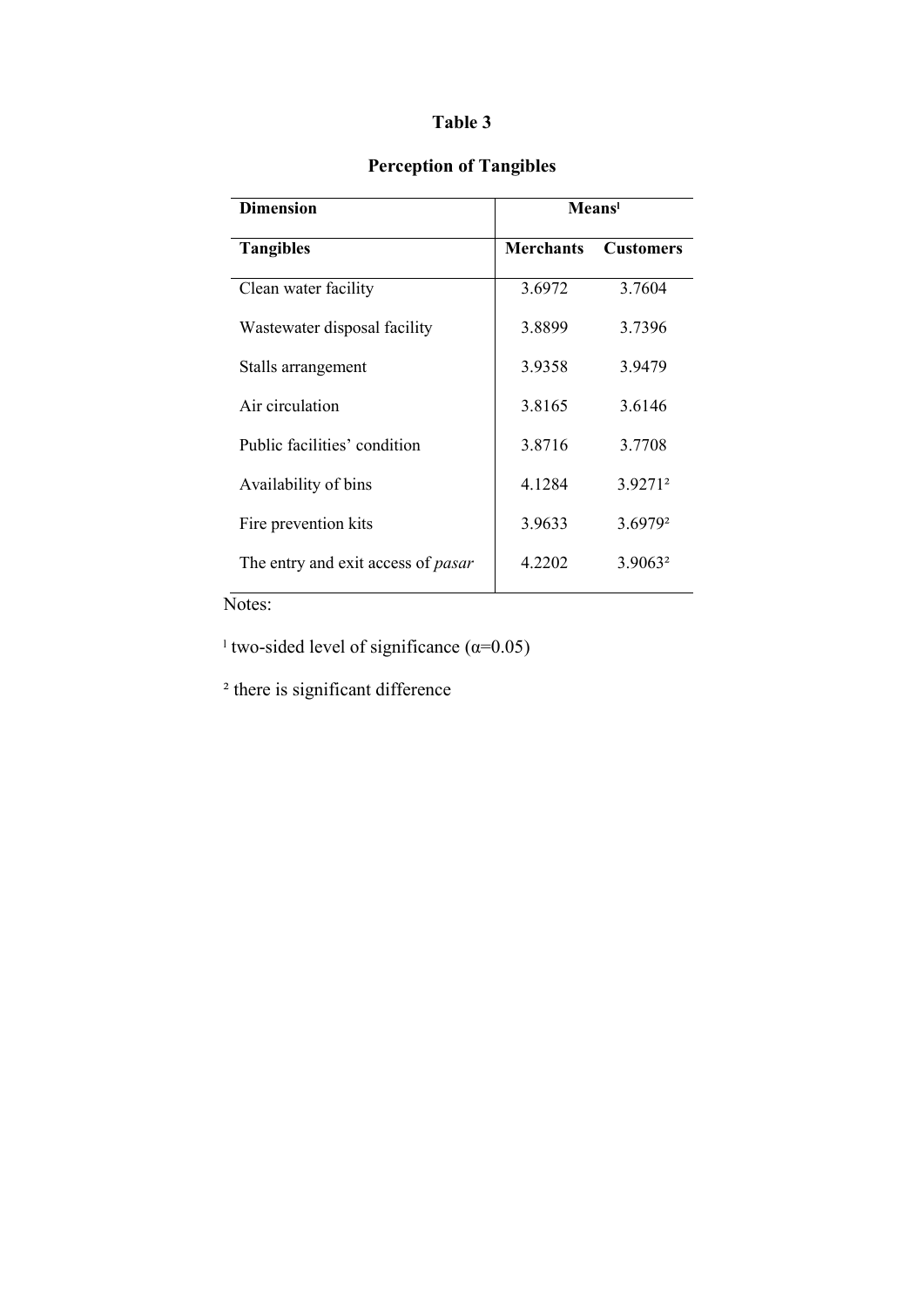#### **5 Conclusion**

This research has analyzed how a specific type of hybrid organization, *pasar*, balances the needs of accountability to its multiple stakeholders. The principal findings are as follows. First, *pasar* managers categories Governor and related governmental units as being the primary and definitive stakeholder, possessing all the recognized attributes of power, legitimacy and urgency to claim. Second, merchants are less significant, but also dominant stakeholders, with both power and legitimacy attributes over *pasar*. Third, customers are 'dormant', rather than dominant, stakeholders with the sole attribute of power over *pasar*.

The paper demonstrates that the superior status of the Governor as the definitive stakeholder of *pasar* authorizes him to ensure that *pasar* managers act accordingly. It is imperative for the managers to prioritize the interests of the Governor, which therefore blunts the imperative to satisfy and balance the diverse stakeholders. The different typology of stakeholders between Governor, merchants and customers is also reflected in how accountability is practiced in *pasar*. Specifically, vertical accountability has been implemented effectively, in contrast to less success in satisfying, through horizontal accountability, the needs of the merchants and the customers.

This research may help local government to identify the important areas that need immediate remedy. Preserving *pasar* requires genuine engagement from the Government in two ways. First, they might be advised to conduct a survey and consider the thoughts of the customers, merchants and *pasar* managers in identifying areas for service quality improvements. It is essential for Government to know and understand the expectations of both merchants and customers, to minimize complaints and instead to focus more on providing service quality. Responsive Governments are those that adopt policies favored by citizens (Przeworski et al. 1999). Moreover, *pasar* managers should not be restrained in employing their creativity in running the business. Second, a standardized service quality should be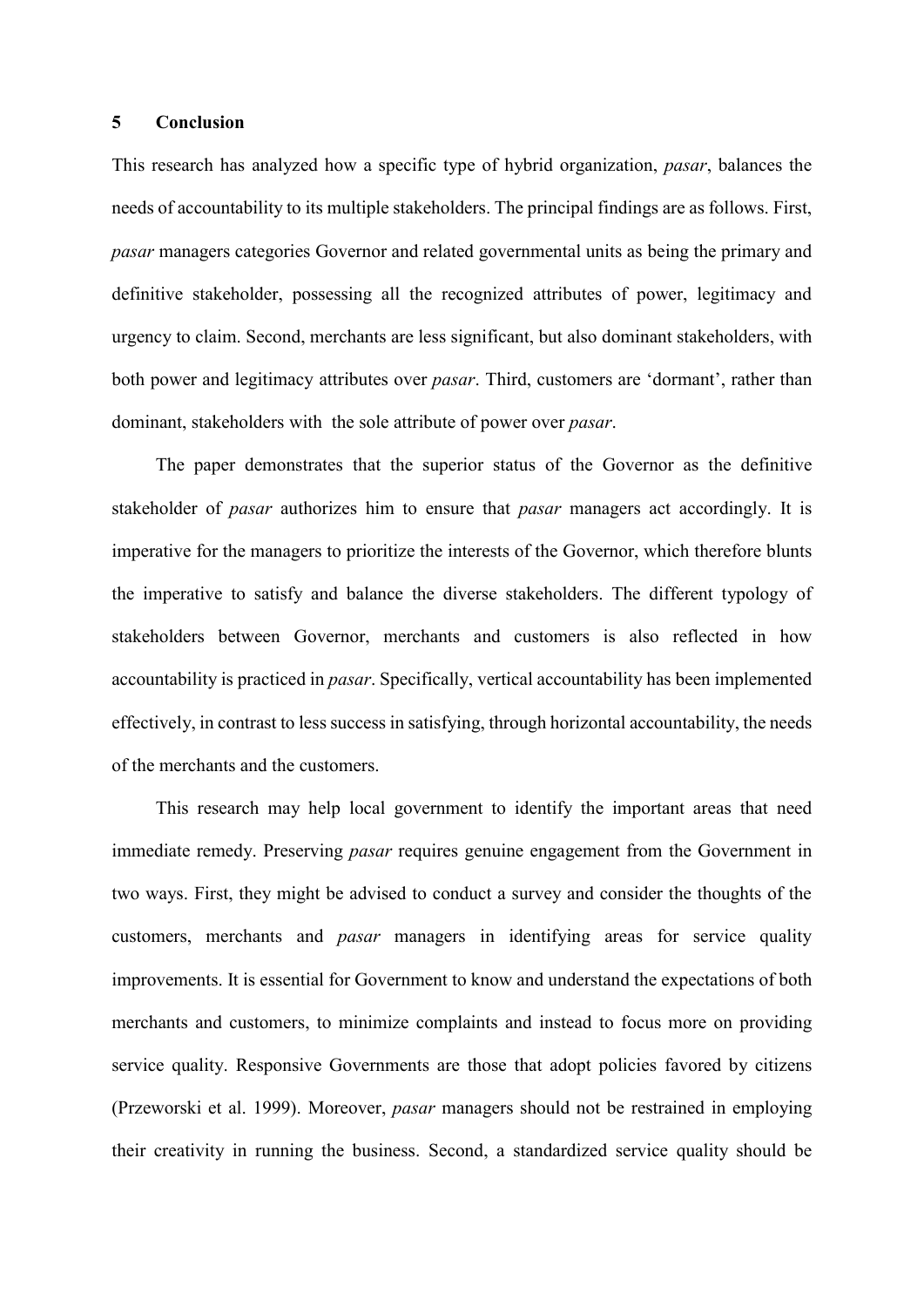devised for all *pasar*. This standard should have more than just written laws, regulations and decrees, but rather it should extend also to matters of adoption in practice. Effective implementation of these standards should smooth out any significant differences among *pasar*  in Indonesia. Therefore, the role and responsibility of central Government in ensuring that standards are rigorously applied, both by regulation and in practice, is critical.

Finally, this paper suggests that future research on *pasar* may prove fruitful. Limitations of scale and scope of the current work would be a part of that, but also, on a more methodological basis, the wider exploration of how integrated policies towards, and superior management of, *pasar*, can contribute to superior accountability among and between their key stakeholders.

# **References**

- Akpanuko, E.E. & Asogwa, I.E., 2013. Accountability: A Synthesis. *International Journal of Finance and Accounting*, 2(3), pp.164–173.
- Alfianita, E., Wijaya, A.F. & Siswidiyanto, 2015. Revitalization of traditional market based on good governance perspective (a study at Tumpang Market in Kabupaten Malang). *Jurnal Administrasi Publik*, 3(5), pp.758–762.
- Aliyah, I., Setioko, B. & Pradoto, W., 2014. Traditional Market Revitalization as an Urban Catalyst in the City of Surakarta. In *3rd International Conference on Engineering & Technology Development*. pp. 180–188.
- Almquist, R. et al., 2013. Public sector governance and accountability. *Critical Perspectives on Accounting*, 24(7–8), pp.479–487.
- Atkinson, R. & Flint, F., 2001. Accessing hidden and hard-to-reacj populations: Snowball research strategies. *Social Research UPDATE*, (33), pp.1–4.
- Battilana, J. & Lee, M., 2014. Advancing Research on Hybrid Organizing Insights from the Study of Social Enterprises. *The Academy of Management Annals*, 8(1), pp.397–441.
- Behn, R.D., 2001. *Rethinking democratic accountability*, Washington DC: Brookings Institution Press.
- Bernard, H.R., 2006. *Research methods in anthropology: Qualitative and quantitative approaches* 4th ed., Lanham: Altamira Press.
- Biela, J., 2014. Accountability: On the measurement of an elusive concept. In *5th Biennial Conference of the ECPR Standing Group on Regulatory Governance*. Barcelona, p. 17.
- Boesso, G. & Kumar, K., 2009. An investigation of stakeholder prioritization and engagement: who or what really counts. *Journal of Accounting & Organizational Change*, 5(1), pp.62– 80.
- Brandsen, T., Karré, P. & Helderman, J.-K., 2009. *The Risks of Hybrid Organisations : Expectations and Evidence*, Budva.
- Brinkerhoff, D.W., 2001. *Taking account of accountability: A conceptual overview and strategic options*, Washington DC.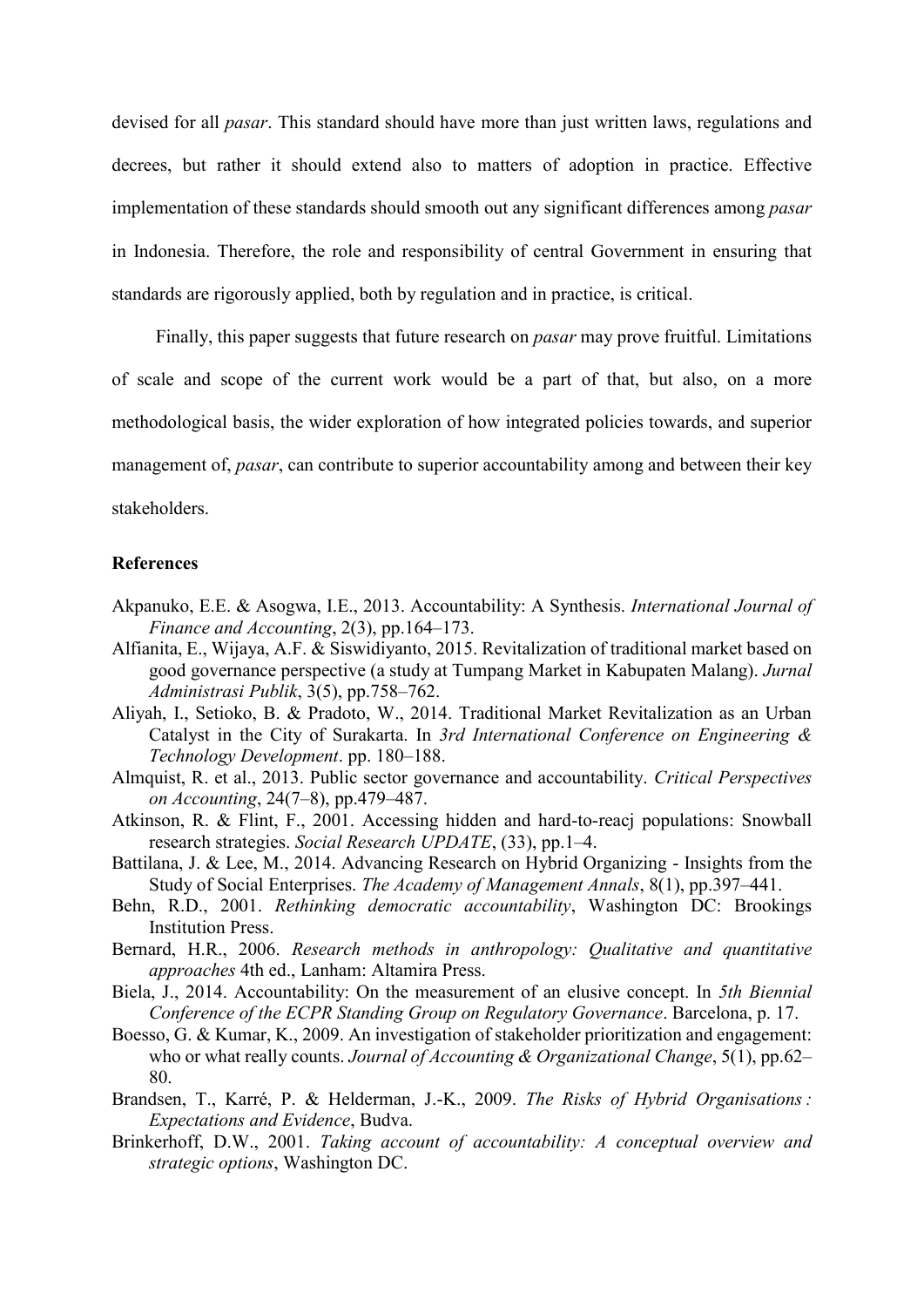- Buchholz, R.A. & Rosenthal, S.B., 2004. Stakeholder Theory and Public Policy: How Governments Matter. *Journal of Business Ethics*, 51(2), pp.143–153.
- Camparo, J. & Camparo, L.B., 2013. The Analysis of Likert Scales Using State Multipoles: An Application of Quantum Methods to Behavioral Sciences Data. *Journal of Educational and Behavioral Statistics*, 38(1), pp.81–101.
- Creswell, J.W. & Clark, V.L.P., 2018. *Designing and conducting mixed methods research* Third., Los Angeles: SAGE Publication.
- Day, P. & Klein, R., 1987. *Accountabilities: Five public services*, Tavistock Publications.
- Doherty, B., Haugh, H. & Lyon, F., 2014. Social enterprises as hybrid organizations: A review and research agenda. *International Journal of Management Reviews*, 16(4), pp.417–436.
- Dragan, I.-M. & Isaic-Maniu, A., 2013. Snowball Sampling Completion. *Journal of Studies in Social Science*, 5(2), pp.160–177.
- Ebrahim, A., Battilana, J. & Mair, J., 2014. The governance of social enterprises: Mission drift and accountability challenges in hybrid organizations. *Research in Organizational Behavior*, 34, pp.81–100.
- Ebrahim, A. & Rangan, V.K., 2014. What Impact? A Framework for Measuring the Scale and Scope of Social Performance. *California Management Review*, 56(3), pp.118–141.
- Elfil, M. & Negida, A., 2017. Sampling methods in clinical research; an educational review. *Emergency*, 5(1), pp.1–3.
- Eriksson, P. & Kovalainen, A., 2016. *Qualitative methods in busines research* First., London.
- Etikan, I., Alkassim, R. & Abubakar, S., 2016. Comparision of Snowball Sampling and Sequential Sampling Technique. *Biometrics & Biostatistics International Journal*, 3(1), pp.1–2.
- Fassin, Y., 2012. Stakeholder Management, Reciprocity and Stakeholder Responsibility. *Journal of Business Ethics*, 109(1), pp.83–96.
- Foddy, W., 1993. *Constructing questions for interviews and questionnaires: Theory and practice in social research* First., Cambridge: Cambridge University Press.
- Fowler, C.J. & Cordery, C.J., 2015. From community to public ownership: a tale of changing accountabilities. *Accounting, Auditing & Accountability Journal*, 28(1), pp.128–153.
- Freeman, R.E. et al., 2010. *Stakeholder theory: The state of the art*, Cambridge University Press.
- Freeman, R.E., 2001. Stakeholder Theory of the Modern Corporation. *Perspectives in business ethics sie*, 3, p.144.
- Freeman, R.E., 1984. *Strategic Management: A stakehoder approach*, Boston: Pitman Publishing.
- Freeman, R.E., 1994. The Politics of Stakeholder Theory: some future directions. *Business Ethics Quarterly*, 4(4), pp.409–421.
- Freeman, R.E. & Reed, D.L., 1983. Stockholders and stakeholders: A new perspective on corporate governance. *California Management Review*, 25(3).
- Gomes, R.C. & Gomes, L.D.O.M., 2008. Who is supposed to be regarded as a stakeholder for public organizations in developing countries? *Public Management Review*, 10(2), pp.263– 275.
- Governmental Decree No.3, 2009. *Management of Pasar' Area*, Province of Jakarta.
- Governmental Decree No.2, 2009. *Perusahaan Daerah Pasar Jaya*, Province of Jakarta.
- Grossi, G. & Thomasson, A., 2015. Bridging the accountability gap in hybrid organizations: the case of Copenhagen Malmö Port. *International Review of Administrative Sciences*, 81(3), pp.604–620.
- Heckathorn, D., 2011. Snowball versus respondent driven sampling. *Sociological Methodology*, 4(1), pp.355–366.
- Hermawan, F., Indarto, H. & Ismiyati, 2018. Components of Indonesian Traditional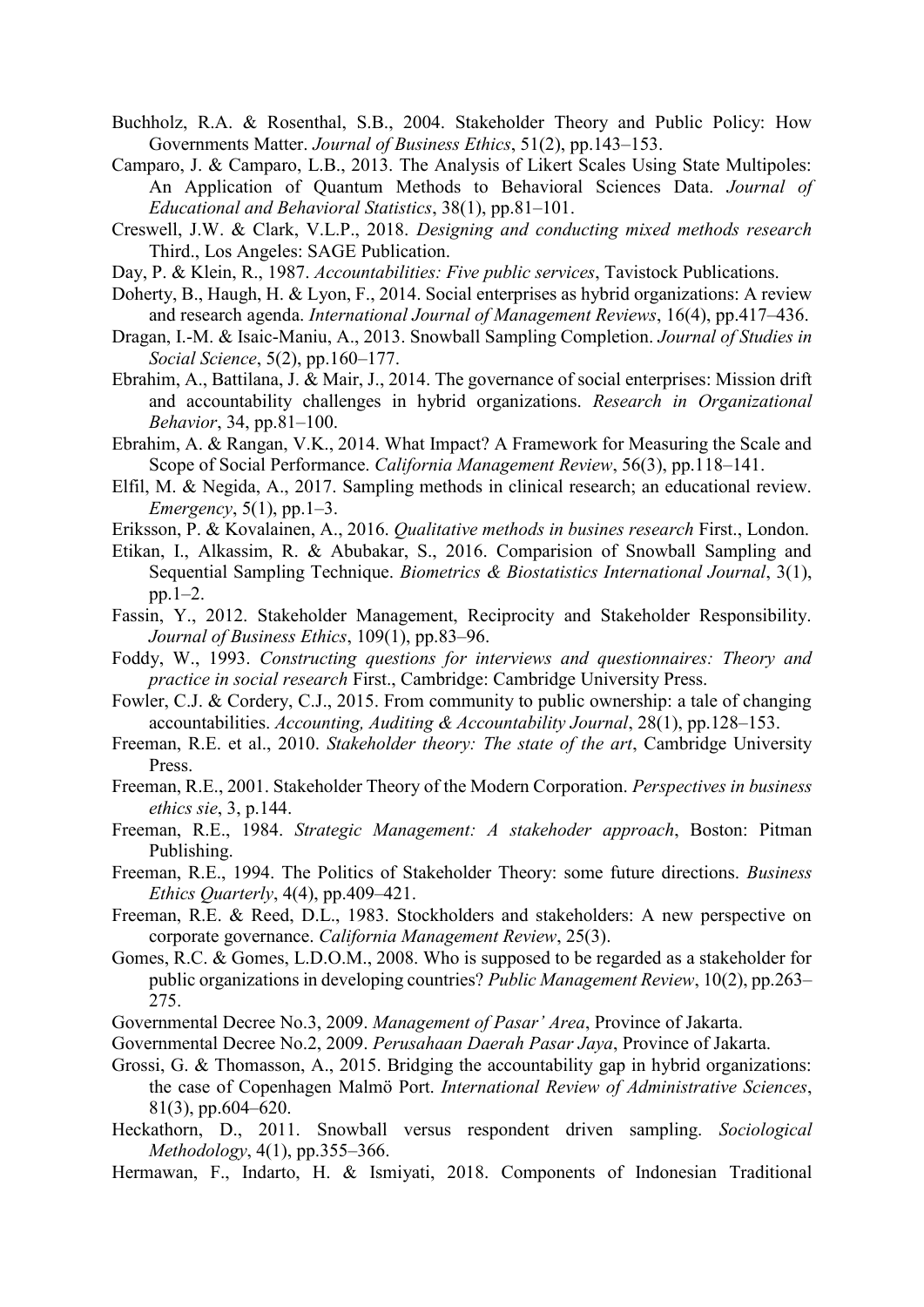Market:Design Tools for Revitalisation. In *MATEC Web of Conferences*. pp. 1–6.

- Hill, C.W.L. & Jones, T.M., 1992. Stakeholder-agency theory. *Journal of Management Studies*, 29(2).
- Hodges, R., 2012. Joined‐Up Government and the Challenges to Accounting and Accountability Researchers. *Financial Accountability & Management*, 28(February), pp.26–51.
- Hodges, R., Wright, M. & Keasey, K., 1996. Corporate governance in the public services: Concepts and issues. *Public Money and Management*, 16(2), pp.7–13.
- Jakarta Statistics Bureau, 2018. *Jakarta in figures*, Jakarta.
- Jansson, E., 2005. The stakeholder model: The influence of the ownership and governance structures. *Journal of Business Ethics*, 56(1), pp.1–13.
- Jones, M.B., 2007. The multiple sources of mission drift. *Nonprofit and Voluntary Sector Quarterly*, 36(2), pp.299–307.
- Jorge de Jesus, M.A. & Eirado, J.S.B., 2012. Relevance of accounting information to public sector accountability: A study of Brazilian federal public universities. *Tékhne - Review of Applied Management Studies*, 10(2), pp.87–98.
- Juahari, A.K., 2013. *Social Economics Development Analysis on Pasar Cicalengka Bandung Regency*, Bandung.
- Kearns, K.P., 2003. Accountability in seamless economy. In B. G. Peters & J. Pierre, eds. *Handbook of Public Administration*. London: SAGE Publication, pp. 581–9.
- Kickert, W.J.M., 2001. Public Management of Hybrid Organisations: Governance of Quasiautonomous Executive Agencies. *International Public Management Journal*, 4, pp.135– 150.
- Law No.23, 2014. *Local Government*, Republic of Indonesia.
- Law No.37, 2008. *Ombudsman*, Republic of Indonesia.
- Law No.7, 2014. *Trade*, Republic of Indonesia.
- Lindberg, S.I., 2013. Mapping accountability: core concept and subtypes. *International Review of Administrative Sciences*, pp.1–25.
- Mann, P.S., 1998. *Introductory Statistics*, New York: J. Wiley.
- Martínez-Mesa, J. et al., 2016. Sampling: How to select participants in my research study? *Anais Brasileiros de Dermatologia*, 91(3), pp.326–330.
- Massaro, M., Dumay, J. & Garlatti, A., 2015. Public sector knowledge management: A structured literature review. *Journal of Knowledge Management*, 19(3), pp.530–558.
- Miles, S., 2017. Stakeholder Theory Classification: A Theoretical and Empirical Evaluation of Definitions. *Journal of Business Ethics*, 142(3), pp.437–459.
- Ministerial Decree No.70, 2013. *Management and development of traditional markets (pasar), shopping centres and modern markets*, Republic of Indonesia.
- Ministerial Decree No.20, 2012. *Management and development of traditional markets (pasar)*, Republic of Indonesia.
- Ministerial Decree No.42, 2007. *Management of Pasar*, Republic of Indonesia.
- Ministerial Decree No.519, 2008. *The guidelines of practicing pasar sehat*, Republic of Indonesia.
- Ministry of Trade, 2014. National trade capacity development, Republic of Indonesia.
- Mitchell, R.K., Agle, B.R. & Wood, D.J., 1997. Toward a theory of stakeholder identification and salience: defining the principle of who and what really counts. *The Academy of Management Review*, 22(4), pp.853–886.
- Molina-Azorin, J.F., 2016. Mixed methods research: An opportunity to improve our studies and our research skills. *European Journal of Management and Business Economics*, 25(2), pp.37–38.
- Mulgan, R., 2003. *Holding power to account*, Palgrave Macmillan UK.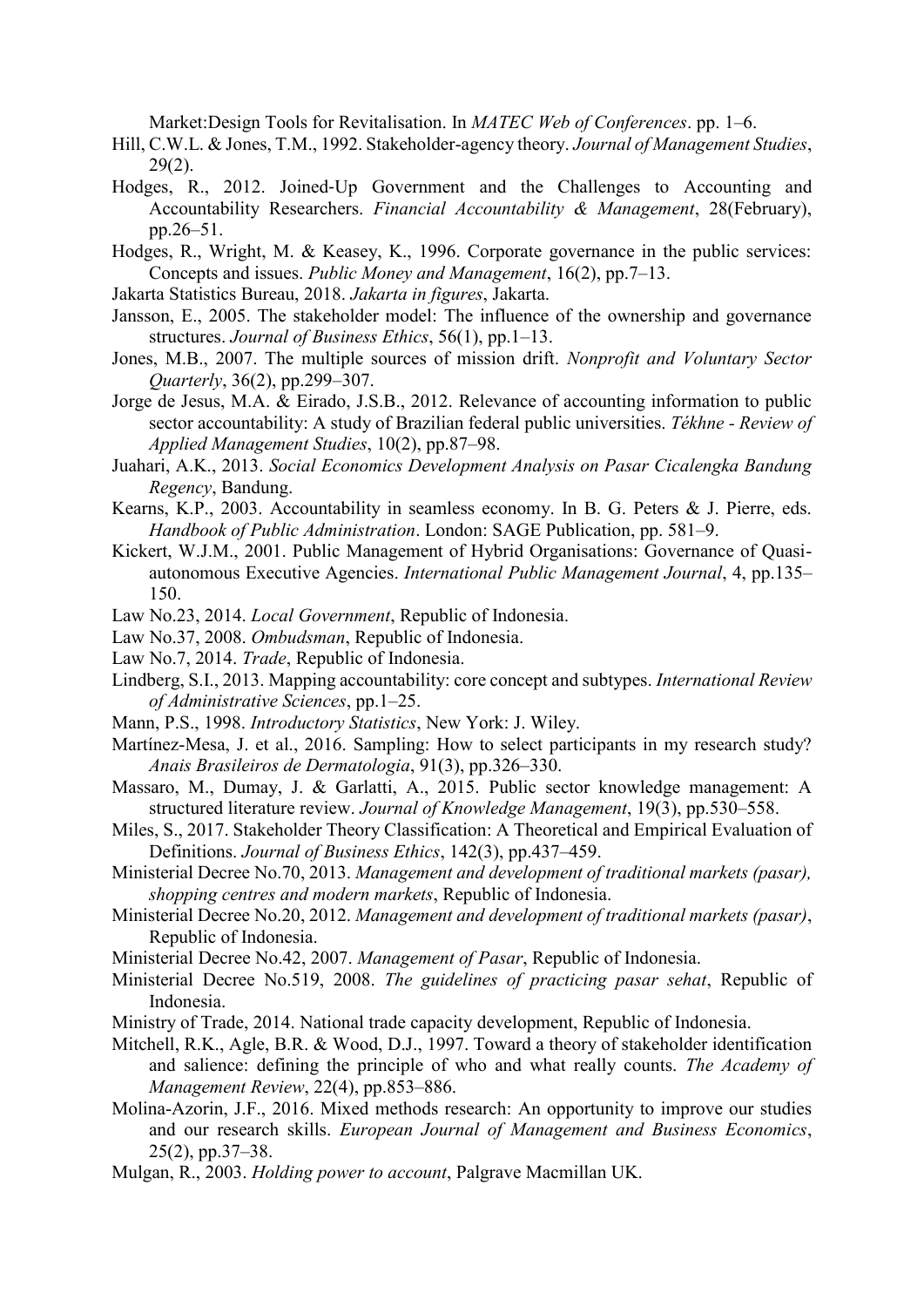- Najib, M. & Sosianika, A., 2017. Retail Service Quality in Indonesia: Traditional Market Vs. Modern Market. *Academy of Marketing Studies Journal*, 21(2).
- Nelwan, J.W., Lapian, S.L.H.. & Rumokoy, F.S., 2017. The existence of traditional market toward modern market in Tomohon City. *EMBA: Jurnal Riset Ekonomi, Manajemen, Bisnis dan Akuntansi*, 5(3), pp.3348–3355.
- O'Connell, L., 2005. Program accountability as an emergent property: The role of stakeholders in a program's field. *Public Administration Review*, 65(1), pp.85–93.
- Oates, G., 2013. Exploring the Links between Stakeholder Type, and Strategic Response to Stakeholder and Institutional Demands in the Public Sector Context. *International Journal of Business and Management*, 8(21), pp.50–62.
- Parasuraman, A., Zeithaml, V. a & Berry, L.L., 1988. SERVQUAL: A Multiple-Item scale for Measuring Consumer Perceptions of Service Quality. *Journal of Retailing*, 64(1), p.28.
- Parasuraman, A., Zeithaml, V.A. & Berry, L.L., 1985. A Conceptual Model of Service Quality and Its Implications for Future Research. *The Journal of Marketing*, 49(4), pp.41–50.
- Pathak, A. & Intratat, C., 2012. Use of Semi-Structured Interviews to Investigate Teacher Perceptions of Student Collaboration. *Malaysian Journal of ELT Research*, 8(1), p.10.
- Phillips, R., 2003. Stakeholder Legitimacy. *Business Ethics Quarterly*, 13(1), pp.25–41.
- Prabowo, F.S.A. & Rahadi, R.A., 2015. David vs. Goliath: Uncovering The Future of Traditional Markets in Indonesia. *Mediterranean Journal of Social Sciences*, 6(5), pp.28– 36.
- Prastyawan, A. et al., 2015. Revitalization of Traditional Markets into a Modern Market in the Perspective of Local Governance Theory (Studies on Revitalization Wonokromo Market in Surabaya). *IOSR Journal Of Humanities And Social Science*, 20(9), pp.1–6.
- Prastyawan, A. & Isbandono, P., 2018. The role of local governments in traditional market revitalization. In *Journal of Physics: Conference Series*.
- Presidential Decree No.112, 2007. *Management and development of traditional markets (pasar), shopping centres and modern markets*, Republic of Indonesia.
- Przeworski, A., Stokes, S.C. & Manin, B., 1999. *Democracy, Accountability, and Representation* First., Cambridge: Cambridge University Press.
- Purnomo, B.S. et al., 2016. Developing Traditional Market Standard : A Socio- Economics-Environment Approach. In *1st Global Conference on Business, Management and Entreupreuneurship*. Atlantis Press, pp. 765–769.
- Randa, F. & Tangke, P., 2015. Developing accountability model of local government organization: from managerial accountability to public accountability (naturalistic study on local government Tana Toraja). *Procedia - Social and Behavioral Sciences*, 211, pp.665–672.
- Rohini, R. & Mahadevappa, B., 2006. Service Quality in Bangalore Hospital-an Empirical Study. *Journal of Services Research*, 6(1), pp.59–84.
- Romzek, B.S. & Dubnick, M.J., 1987. Accountability in the Public Sector: Lessons from the Challenger Tragedy. *Public Administration Review*, 47(3), pp.227–238.
- Salminen, A. & Lehto, K., 2012. Accountable to whom? Exploring the challenge of multiple accountabilities in finnish public administration. *Halduskultuur - Administrative Culture*, 13(2), pp.147–162.
- Schmitz, B. & Glanzel, G., 2016. Hybrid organizations: concept and measurement. *International Journal of Organizational Analysis*, 24(1), pp.18–35.
- Sinclair, A., 1995. The chameleon of accountability: Forms and discourses. *Accounting, Organizations and Society*, 20(2–3), pp.219–237.
- Sipahutar, H., 2016. Factors Affecting Traditional Markets Competitiveness. *Jurnal Bina Praja*, 8(1), pp.27–38.
- Suryadarma, D. et al., 2010. Traditional food traders in developing countries and competition